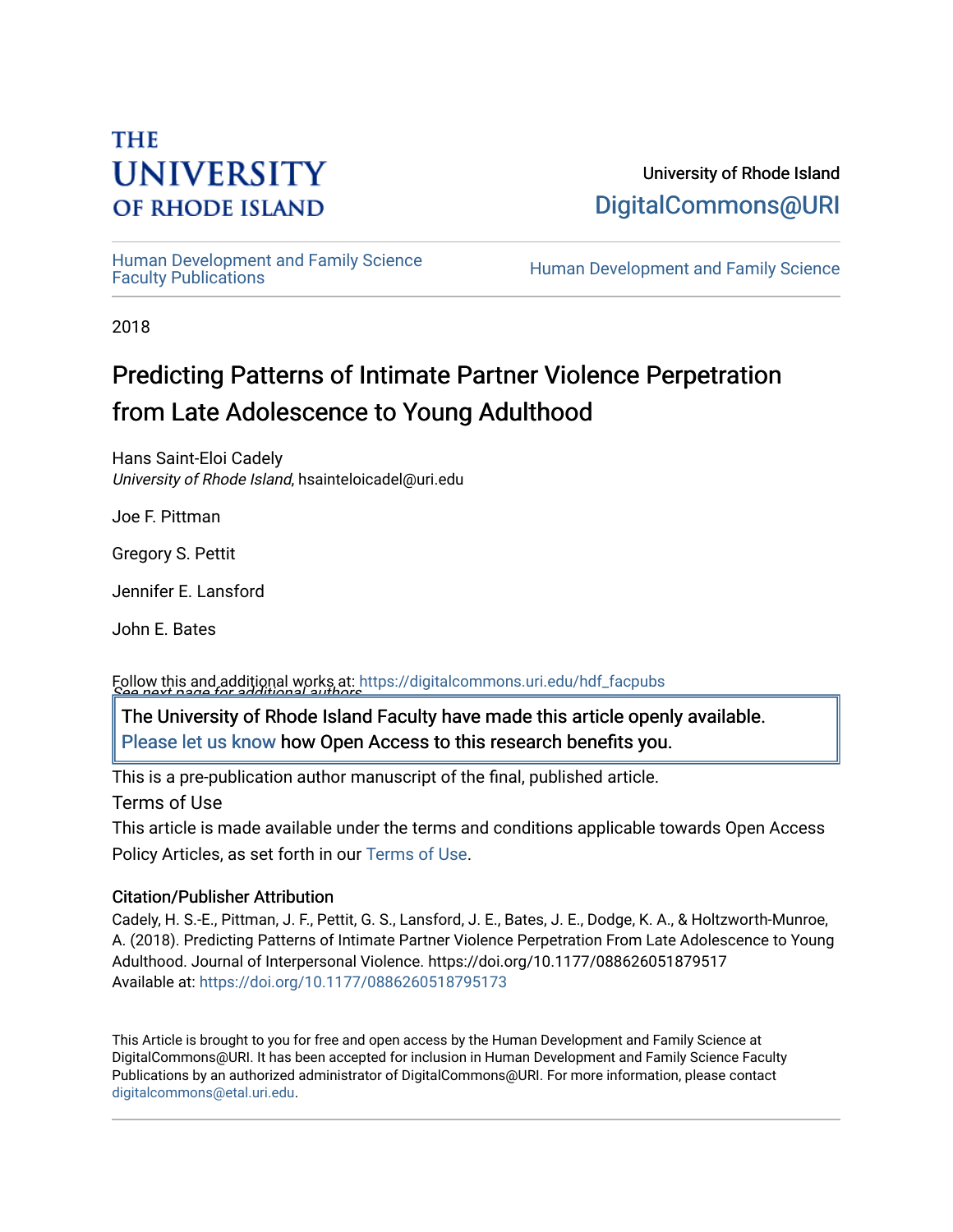# Authors

Hans Saint-Eloi Cadely, Joe F. Pittman, Gregory S. Pettit, Jennifer E. Lansford, John E. Bates, Kenneth A. Dodge, and Amy Holtzworth-Munroe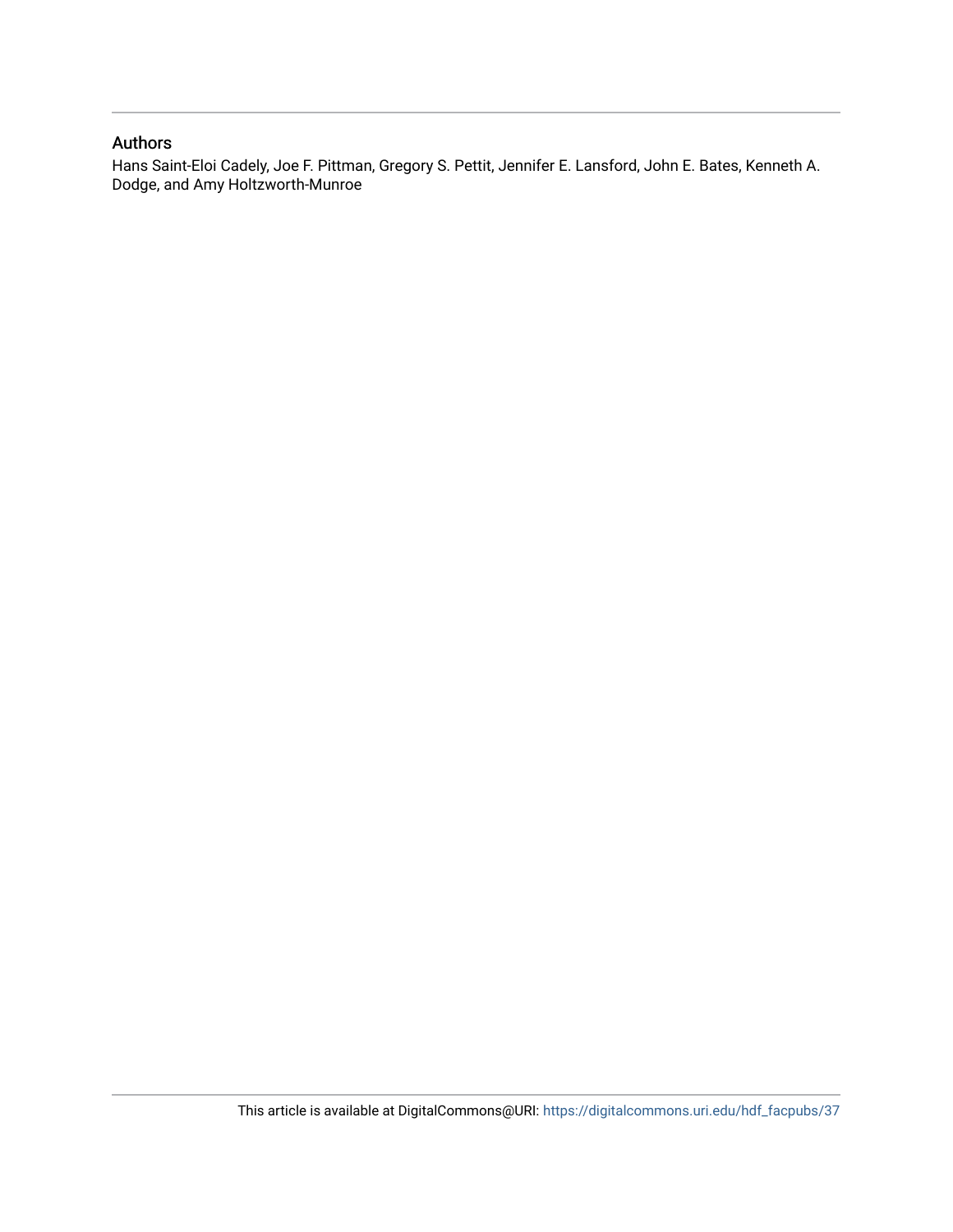Predicting Patterns of Intimate Partner Violence Perpetration

from Late Adolescence to Young Adulthood

Hans Saint-Eloi Cadely, Joe F. Pittman, Gregory S. Pettit, Jennifer E. Lansford, John E. Bates,

Kenneth A. Dodge, and Amy Holtzworth-Munroe

University of Rhode Island

Auburn University

Duke University

Indiana University

Author Note

Hans Saint-Eloi Cadely, Department of Human Development and Family Studies, University of Rhode Island; Joe F. Pittman, Department of Human Development and Family Studies, Auburn University; Gregory S. Pettit, Department of Human Development and Family Studies, Auburn University; Jennifer E. Lansford, Center for Child and Family Policy, Duke University; John E. Bates, Department of Psychological and Brain Sciences, Indiana University; Kenneth A. Dodge, Center for Child and Family Policy, Duke University; Amy Holtzworth-Munroe, Department of Psychological and Brain Sciences, Indiana University.

The Child Development Project has been funded by grants MH42498, MH56961, MH57024, and MH57095 from the National Institute of Mental Health, HD30572 from the Eunice Kennedy Shriver National Institute of Child Health and Human Development, and DA016903 from the National Institute on Drug Abuse.

Correspondence concerning this article should be addressed to Hans Saint-Eloi Cadely, Department of Human Development and Family Studies, University of Rhode Island, Kingston, RI 02881. E-mail: [hsainteloicadel@uri.edu.](mailto:hsainteloicadel@uri.edu)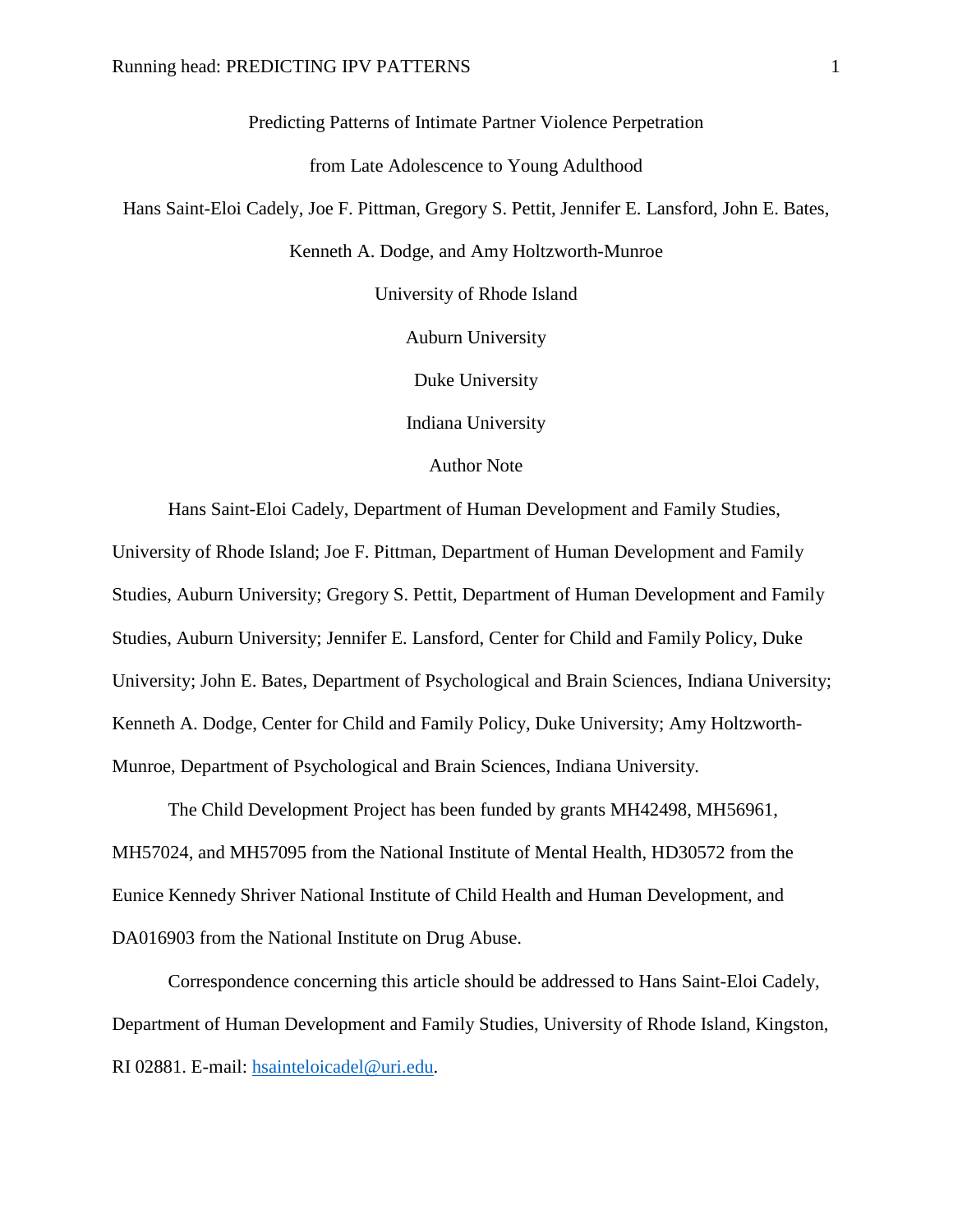#### Abstract

Saint-Eloi Cadely et al. (2017) found longitudinal patterns for the perpetration of both psychological and physical intimate partner violence (IPV), including actively and minimally aggressive patterns. The current study builds on these findings by examining four theory-derived variables (interparental aggression, social-information processing (SIP) biases, relationship insecurities (preoccupied and fearful), and discontinuity in relationship partner over time) as predictors of membership within these patterns using multinomial logistic regression. The analysis sample consisted of 484 participants who were romantically involved at least once during the 8 waves of data collection from the ages of 18-25. In predicting psychological IPV, more SIP biases, higher levels of a preoccupied insecurity, and less discontinuity in relationship partners over time differentiated the actively aggressive patterns from the minimally aggressive pattern. Additionally, two actively aggressive patterns of psychological IPV differed in terms of SIP biases and discontinuity in romantic partners. Specifically, more SIP biases and less discontinuity in romantic partnerships distinguished the extensively aggressive pattern from the pattern that mainly consisted of minor types of aggression. In predicting physical IPV, the aggressive pattern differed from the non-aggressive pattern in terms of more interparental aggression, more SIP biases and more relationship insecurities. The findings that developmental patterns of IPV can be predicted by social and psychological factors may aid both developmental theory and practice.

*Keywords*: discontinuity in relationship partner, interparental aggression, intimate partner violence (IPV), social-information processing (SIP) biases, person-centered research, relationship insecurities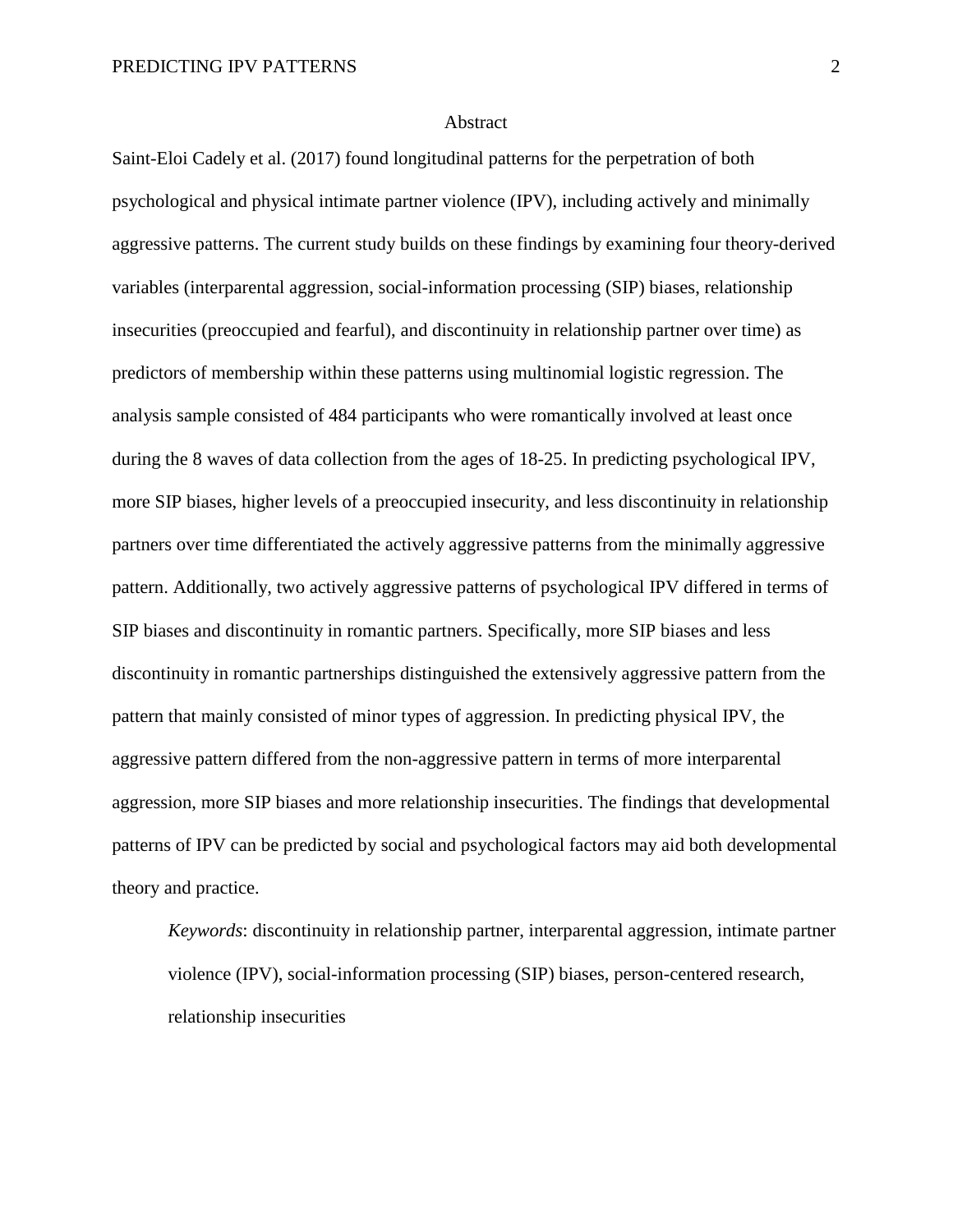Predicting Patterns of Intimate Partner Violence Perpetration from Late Adolescence to Young Adulthood

Prior research has documented that the perpetration of intimate partner violence (IPV) arises and changes over time in patterned ways. However, some studies found the perpetration of IPV over time to be relatively stable (Capaldi, Shortt, & Crosby, 2003; Fritz & Slep, 2009; O'Leary & Slep, 2003), whereas others noted a decreasing pattern (Fritz & O'Leary, 2004; Kim, Laurent, Capaldi, & Feingold, 2008; Nocentini, Menesini, & Pastorelli, 2010; Wolfe et al., 2003). Yet other studies have shown IPV to increase across time (Orpinas, Hsieh, Song, Holland, & Nahapetyan, 2013; Orpinas, Nahapetyan, Song, McNicholas, & Reeves, 2012; Swartout, Cook, & White, 2012). Even a curvilinear pattern in the perpetration of IPV over time has been reported (Foshee et al., 2009). These pattern discrepancies across studies suggest that change in IPV may not described with a single prototype across a population, but rather as an assortment of patterns. Recently, Saint-Eloi Cadely et al. (2017) tested this hypothesis among a sample of adolescents as they were transitioning from late adolescence (age 18) to young adulthood (age 25) using a person-centered methodology known as latent class analysis. One of the many benefits of a person-centered methodology is that it allows for the clustering of individuals into patterns or "classes" that maximize within-class similarity and between-class differences on defining factors (Swartout, Swartout, & White, 2011). Through this approach, Saint-Eloi Cadely et al. (2017) obtained three classes or patterns for the perpetration of psychological IPV (Littleto-None, Minor/Increasing, and Extensive/Increasing) and two classes for the perpetration of physical IPV (Little-to-None and Extensive). For both psychological and physical IPV, the Little-to-None class consisted of individuals reporting no (or practically no) use of IPV over time. For psychological IPV, individuals in the Minor/Increasing class tended to use the minor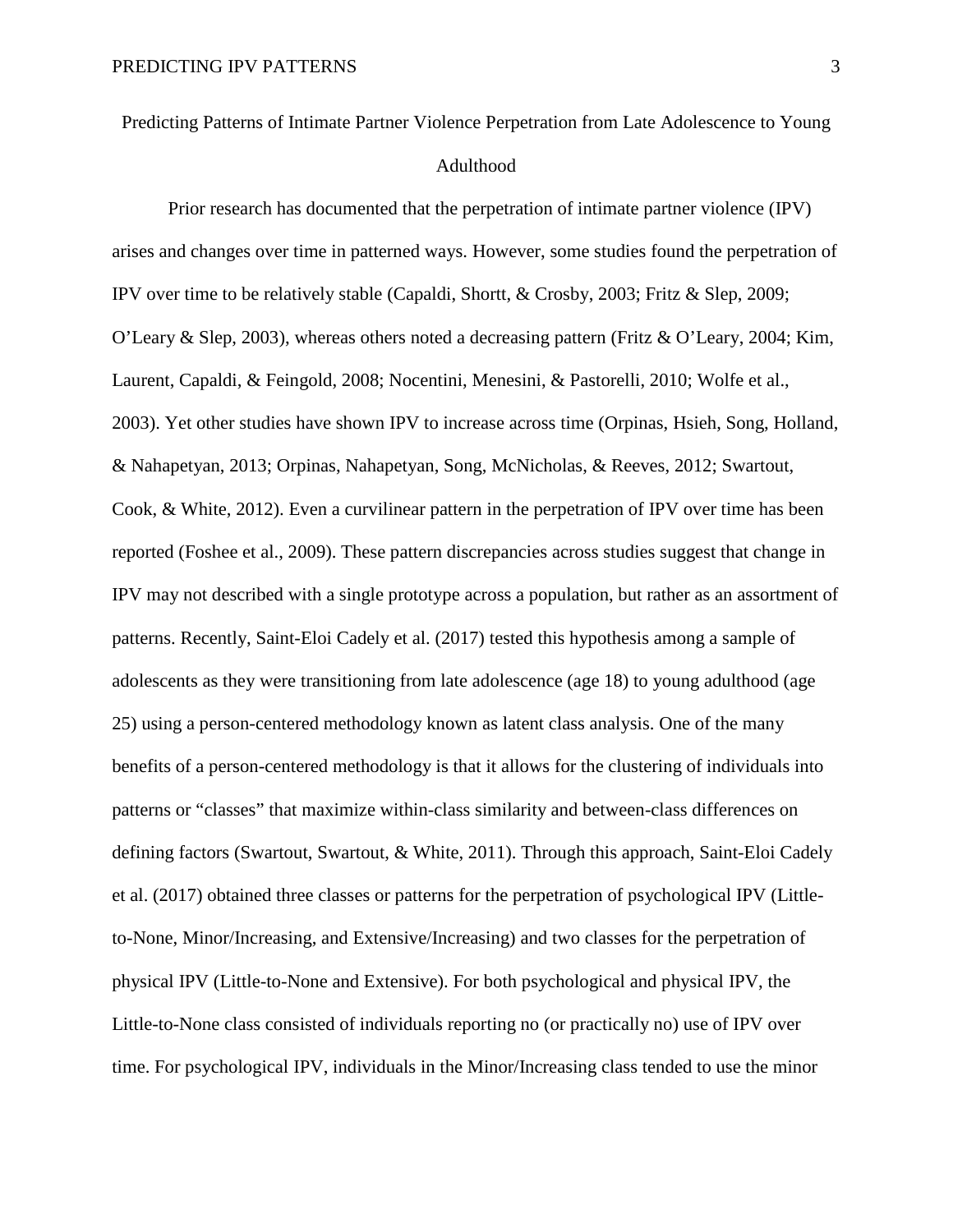types of psychological IPV and used more of them over time. Individuals within the Extensive/Increasing class used more types of IPV behaviors, both minor and severe, than the other classes, and their use of these behaviors increased over time. For physical IPV, the Extensive class was characterized by the use of multiple types of physical IPV over time.

The classes of psychological and physical IPV described by Saint-Eloi Cadely et al (2017) were differentiated from one another in terms of the types of IPV behaviors reported (i.e., relatively minor versus more severe), the variation in these reports across time (i.e., increase versus stability over time), and in terms of extensiveness (i.e., little-to-none, increasing, and extensive). These patterns added to the person-centered literature of IPV (e.g., Orpinas et al., 2012, 2013; Swartout et al., 2012) by demonstrating that varying patterns of IPV begin to emerge among adolescents and extend into young adulthood. The present study pushed beyond the variables that define the classes to examine whether class membership could be predicted on the basis of independent theoretically relevant variables. Investigating these research questions can potentially lead to a better understanding of what drives the use of IPV and the pattern of that use over time.

In keeping with this analytic goal, the current investigation treated the class memberships derived by Saint-Eloi Cadely et al. (2017) as categorical dependent variables, one for each type of IPV (three categories for psychological IPV and two for physical IPV), and sought to differentiate the categories of each dependent variable using the following four theory-based explanatory variables: (a) interparental aggression (social-learning theory) (Fite, Bates, Holtzworth-Munroe, Dodge, Nay, & Pettit, 2008; Hare, Miga, & Allen, 2009), (b) socialinformation processing biases (social-information processing) (Fite et al., 2008; Lansford et al., 2006), (c) preoccupied and fearful forms of relationship insecurities (attachment theory) (Grych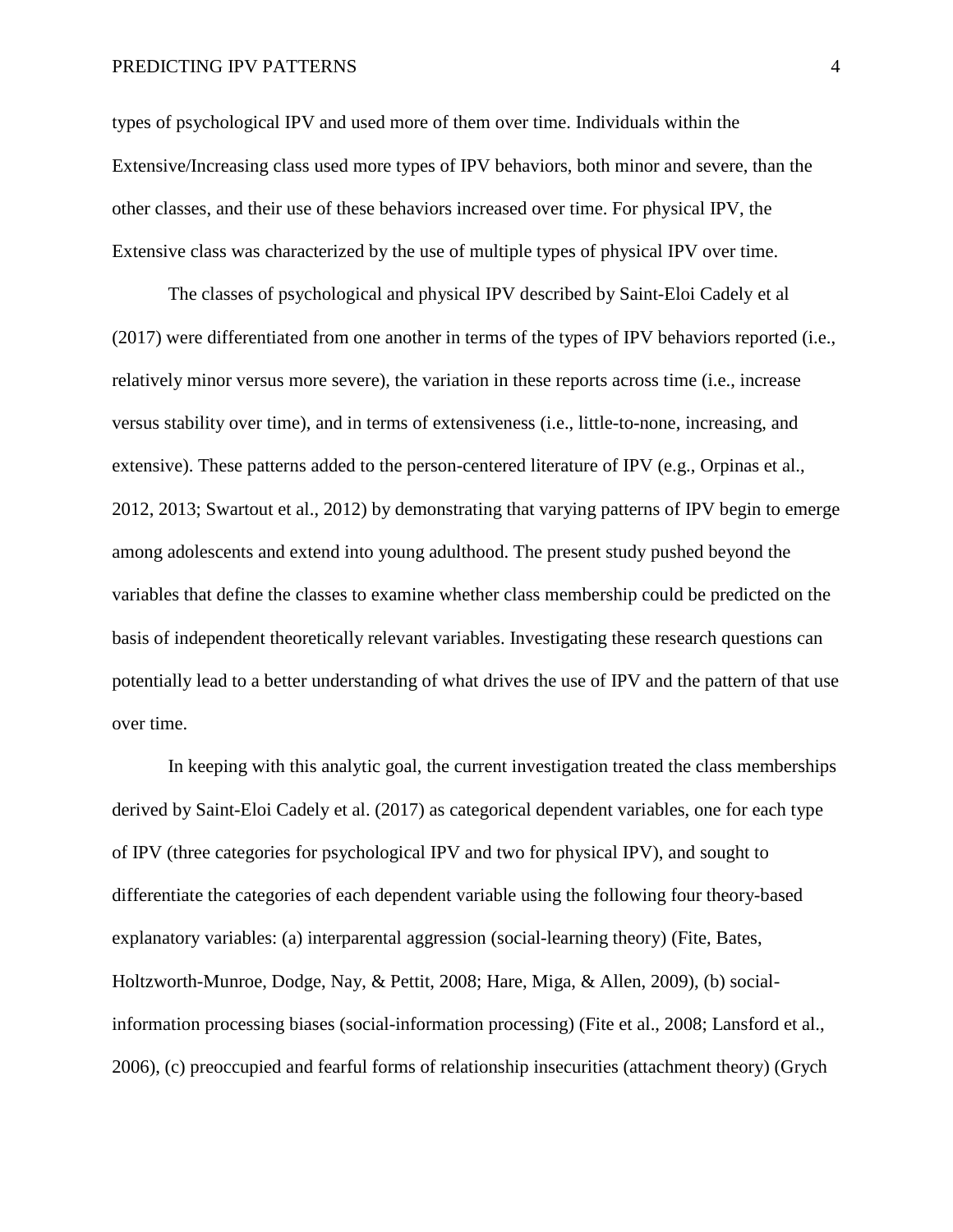& Kinsfogel, 2010; Henderson, Bartholomew, Trinke, & Kwong, 2005), and (d) discontinuity in relationship partner (systems theory) (Capaldi et al., 2003; Fritz & Slep, 2009). The four theories from which these variables derive have contributed to current understanding of the occurrence of IPV, but it is rare for variables derived from different theoretical traditions to be included in an explanatory analysis. Nuances observed by this study in the prediction of class memberships may enhance understanding of IPV by identifying the factors that increase risk for distinctive classifications of IPV while controlling for the concurrent effects of the other theory-derived factors.

# **Interparental Aggression**

Social-learning theory (Bandura, 1978, 2001) states that aggression is learned through modeling the behaviors of significant others (e.g., parents, peers) and/or through modeling the behavior observed from other significant influences (e.g., media). The modeling of IPV after exposure from parents/parental figures is well-supported by previous studies. For instance, exposure to interparental aggression (i.e., parents expressing aggressive behaviors toward one another) during childhood or adolescence may provide a negative model of relationship maintenance and self-regulation and can lead to the belief that aggression is an acceptable way of dealing with conflicts (Lichter & McCloskey, 2004). Previous longitudinal studies have shown higher IPV in the romantic relationships of late adolescents and young adults when interparental aggression was witnessed as a toddler (Fite al., 2008) or in early adolescence (Hare et al., 2009). Research also suggests that interparental aggression distinguishes a continuous pattern of IPV victimization from a low stable pattern among college women (Swartout et al., 2012). Thus, maternal reports of interparental aggression were assessed as a proxy for intergenerational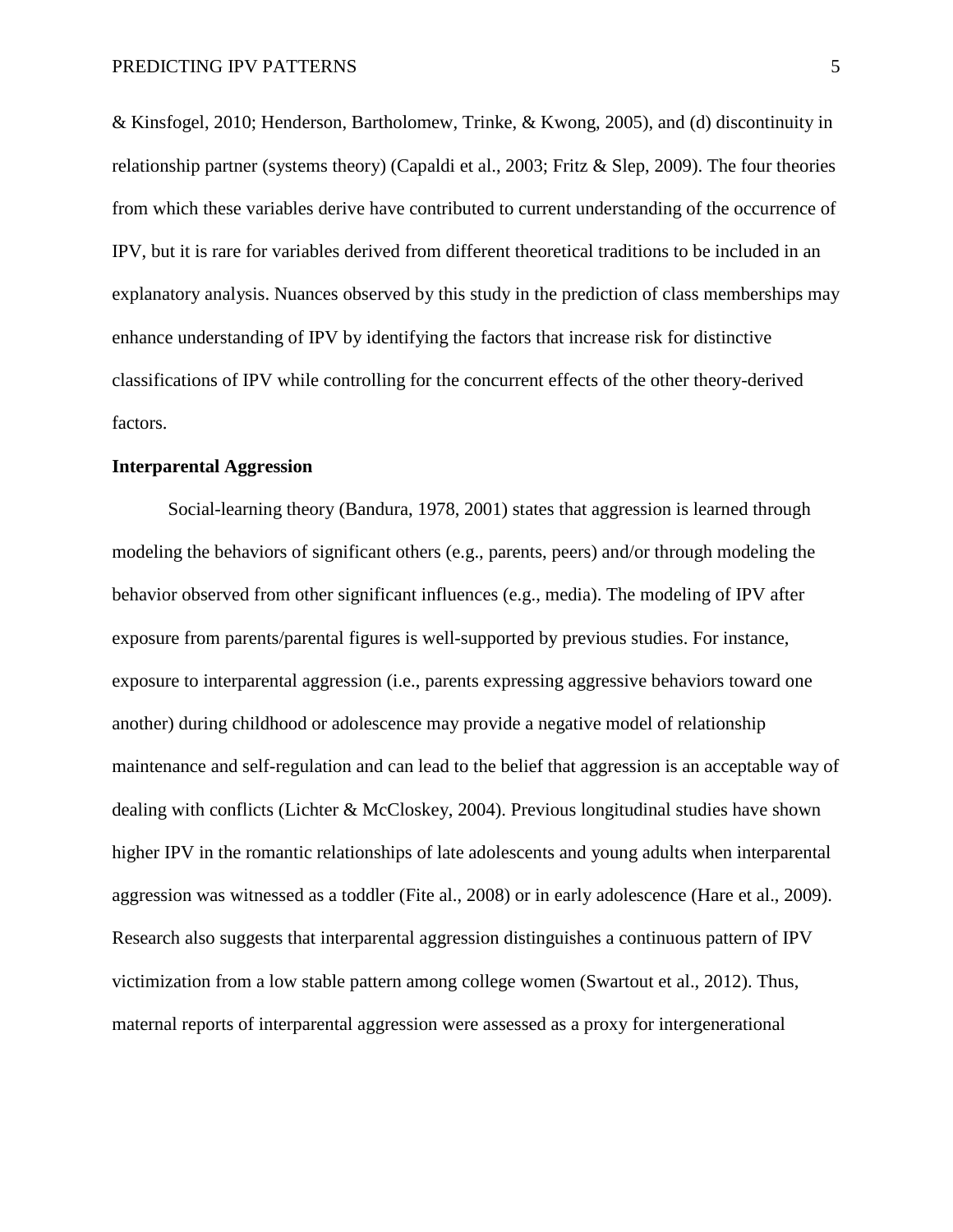transmission of aggression. Our question was whether interparental aggression differentiated the observed classes of psychological and physical IPV perpetration.

# **Social-Information Processing (SIP) Biases**

The social-information processing (SIP) model focuses on individuals' perceptions of social situations and the role of interpretations, meaning constructions, and cognitive biases on aggressive behaviors (Crick & Dodge, 1994; Dodge, 1986). This social-cognitive model consists of six cognitive processes: (a) encoding: being mindful of social cues in social situations, (b) representation: interpreting social cues, (c) goal clarification: striving for goals regarding what they hope to gain from the situation, (d) response search process: generating responses to social situations, (e) response evaluation process: selecting a response deemed appropriate to the situation, and (f) enactment: enacting the chosen response. The literature suggests that biases in any of these processes can lead to the enactment of aggressive behaviors (Crick & Dodge, 1994).

According to the SIP model, when individuals are faced with an ambiguous situation, they look for information or social cues to help them make sense of it (encoding). Social cues can be internal (e.g., feelings of anxiety from being in a new situation or feelings stemming from negative past experiences in similar situations) or external (e.g., social context of the event). The cues that individuals attend to affect the interpretations made about the situation (representation). Individuals who emphasize negative social cues (e.g., negative past experiences in similar situations) are more likely to be biased toward hostile attributions (interpreting the intention of the other as a provocation) in ambiguous situations (Crick & Dodge, 1994). Interpretations of social situations are likely to influence how individuals wish for the situation to end (goal clarification). SIP theory proposes two classes of goals: interpersonal and instrumental. Interpersonal goals focus on building positive relationships whereas instrumental goals are more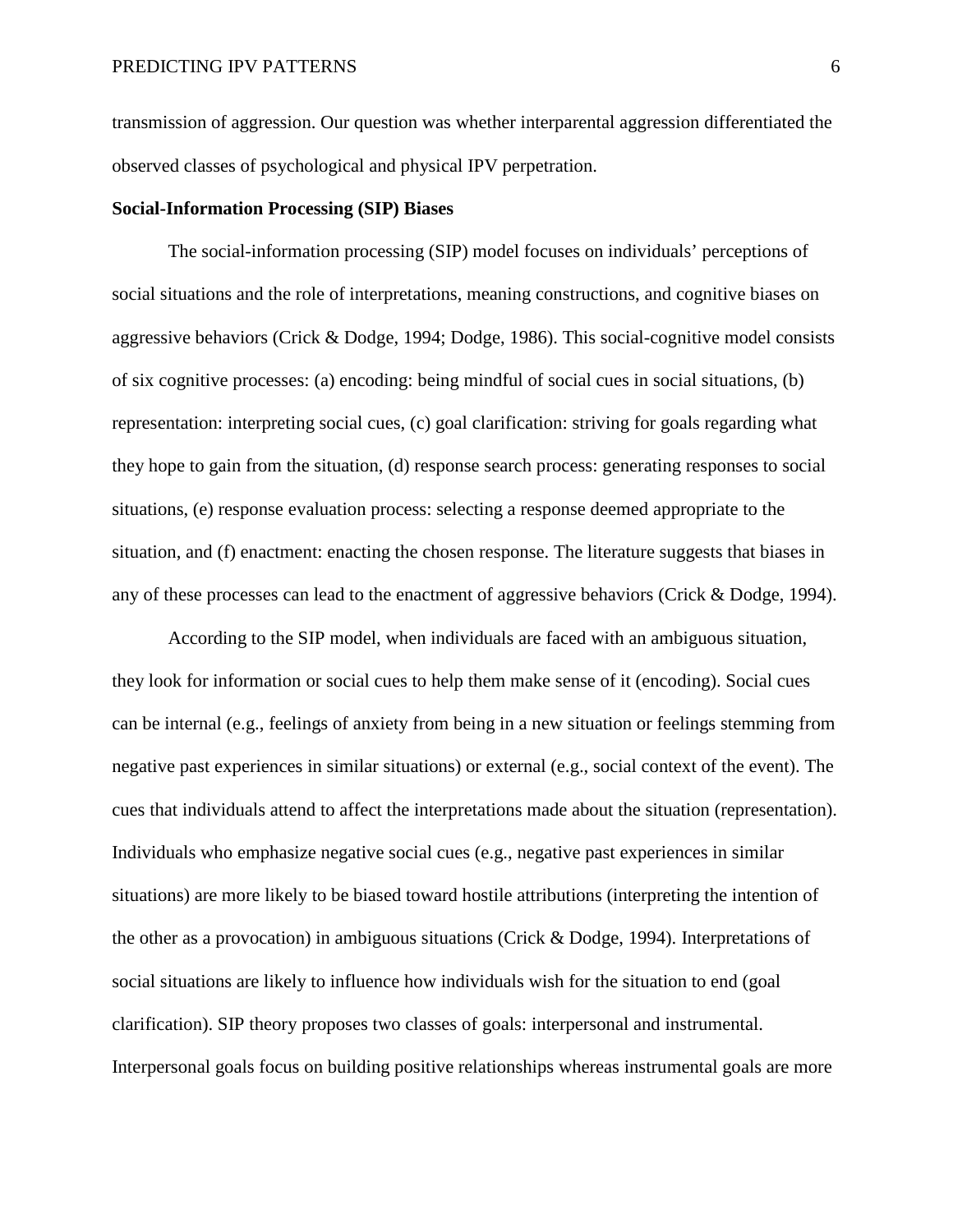oriented towards personal outcomes. Biases in the representation process (i.e., hostile attributions) are linked to a bias favoring instrumental rather than interpersonal goals (Crick & Dodge, 1994). Individuals also choose a way to respond to the situation (response search process), and this choice can be biased by their interpretation of the situation or the goal they have for it. The generation of aggressive responses in an ambiguous social situation would reflect a bias in the response search process. As the response search is underway, an evaluation process (response evaluation process) compares the alternatives with their expected effects on the situation. Positive evaluations of aggressive behaviors in ambiguous social situations indicate a bias in the response evaluation process. All these concurrent social-cognitive processes contribute to the ultimate chosen response (enactment) (Crick & Dodge, 1994).

Biases in interpretations of social cues (i.e., hostile attributions) have been tied to the perpetration of IPV in marital relationships (Clements & Holtzworth-Munroe, 2008; Holtzworth-Munroe & Hutchinson, 1993; Holtzworth-Munroe, Rehman, & Herron, 2000; Holtzworth-Munroe & Smutzler, 1996), and biases in representation, response search, and response evaluation during adolescence have been tied to the use of IPV in young adulthood (Fite et al., 2008). Therefore, the present study examined whether biases in these processes differentiated patterns of psychological and physical IPV.

## **Relationship Insecurities**

Perceptions and behaviors within romantic relationships are also influenced by individuals' attachment-based relationship insecurities (Bartholomew, 1990). Such insecurities may reflect anxious feelings linked to a fear of abandonment and/or feelings of distrust or discomfort with closeness in romantic relationships. These orientations to close relationships represent empirical dimensions where anxiousness maps to a dimension of anxiety whereas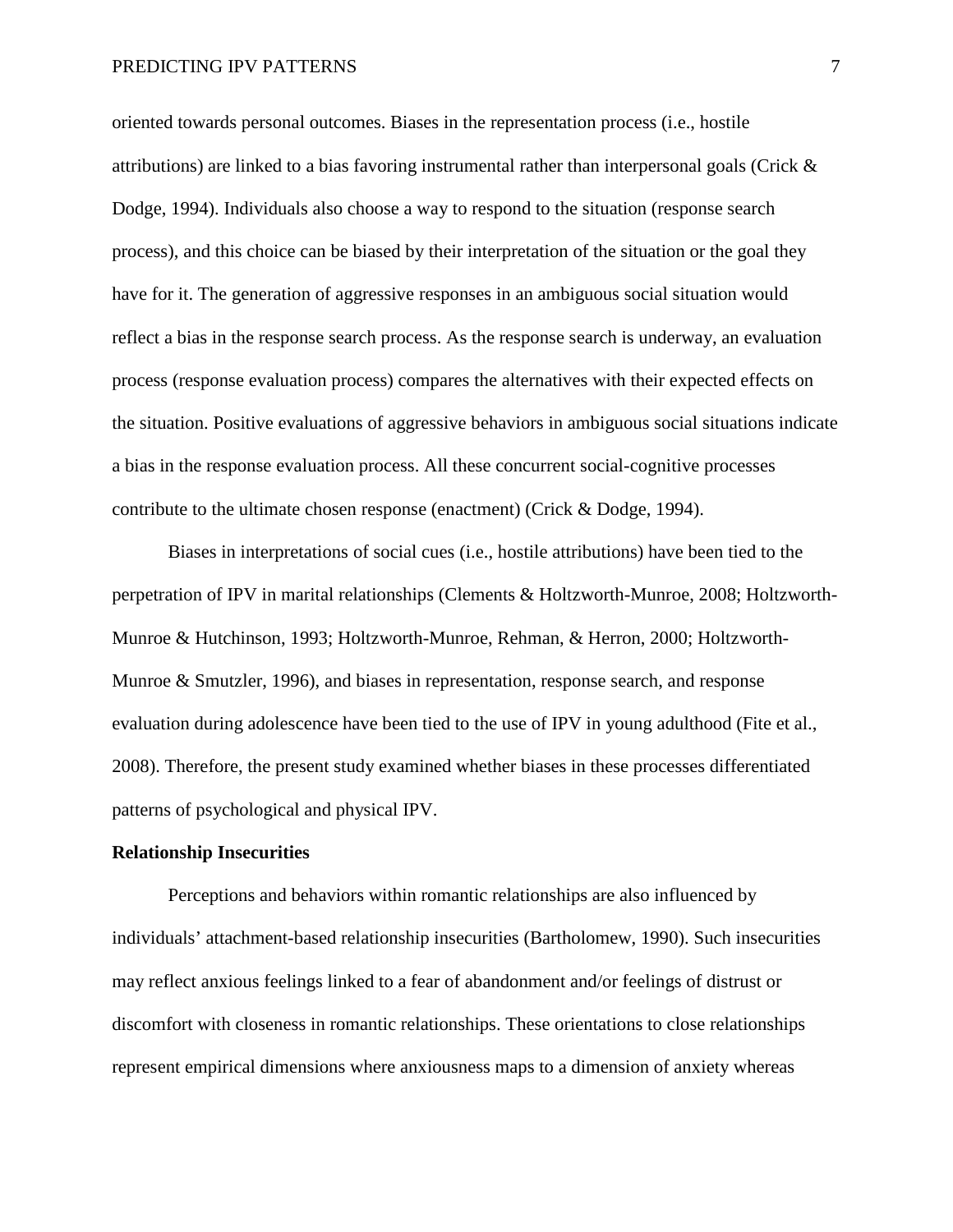distrust and discomfort map to a dimension of avoidance. More anxious individuals tend to be dependent on or enmeshed with their romantic partners. More avoidant individuals tend to value their independence and may view closeness with their romantic partner as a threat to their autonomy (Bartholomew; Bartholomew & Horowitz, 1991; Brennan, Clark, & Shaver, 1998). Bartholomew (1990; Bartholomew & Horowitz, 1991) conceptualized these two dimensions as orthogonal and identified four types of relationship insecurities: secure (low on both dimensions), preoccupied (high on anxiety, low on avoidance), dismissive (low on anxiety, high on avoidance) and fearful (high on both dimensions). The present study focused on two of these insecurities: preoccupied and fearful.

A preoccupied insecurity is identified with uncertainty about one's self-worth and, in the context of a close relationship, a needy, anxious, and overly-dependent preoccupation with the relationship and relationship partner. A fearful insecurity combines this anxiety with a confusing inability to trust the relationship partner, resulting in a tendency to avoid intimacy due to fear of rejection and distrust of the partner (Bartholomew, 1990; Bartholomew & Horowitz, 1991).

The present study focuses on these two types of romantic attachment because the IPV literature indicates that individuals with anxious attachments may perpetrate IPV as a means to maintain closeness with their partner and/or to avoid potential abandonment by their partner (Roberts & Noelle, 1998). A fearful insecurity adds a lack of trust to the relationship scenario, and IPV may be seen as a way to avoid being hurt by a partner. This rationale is supported by previous studies indicating that high scores on the anxious dimension or endorsement of a preoccupied insecurity contributes to the use of IPV among adolescents (Grych & Kinsfogel, 2010; Miga, Hare, & Allen, 2010; Saint-Eloi Cadely, Kerpelman, & Pittman, 2018) and young adults (Henderson et al., 2005; Sandberg, Suess, & Heaton, 2010; Yarkovsky & Fritz, 2014).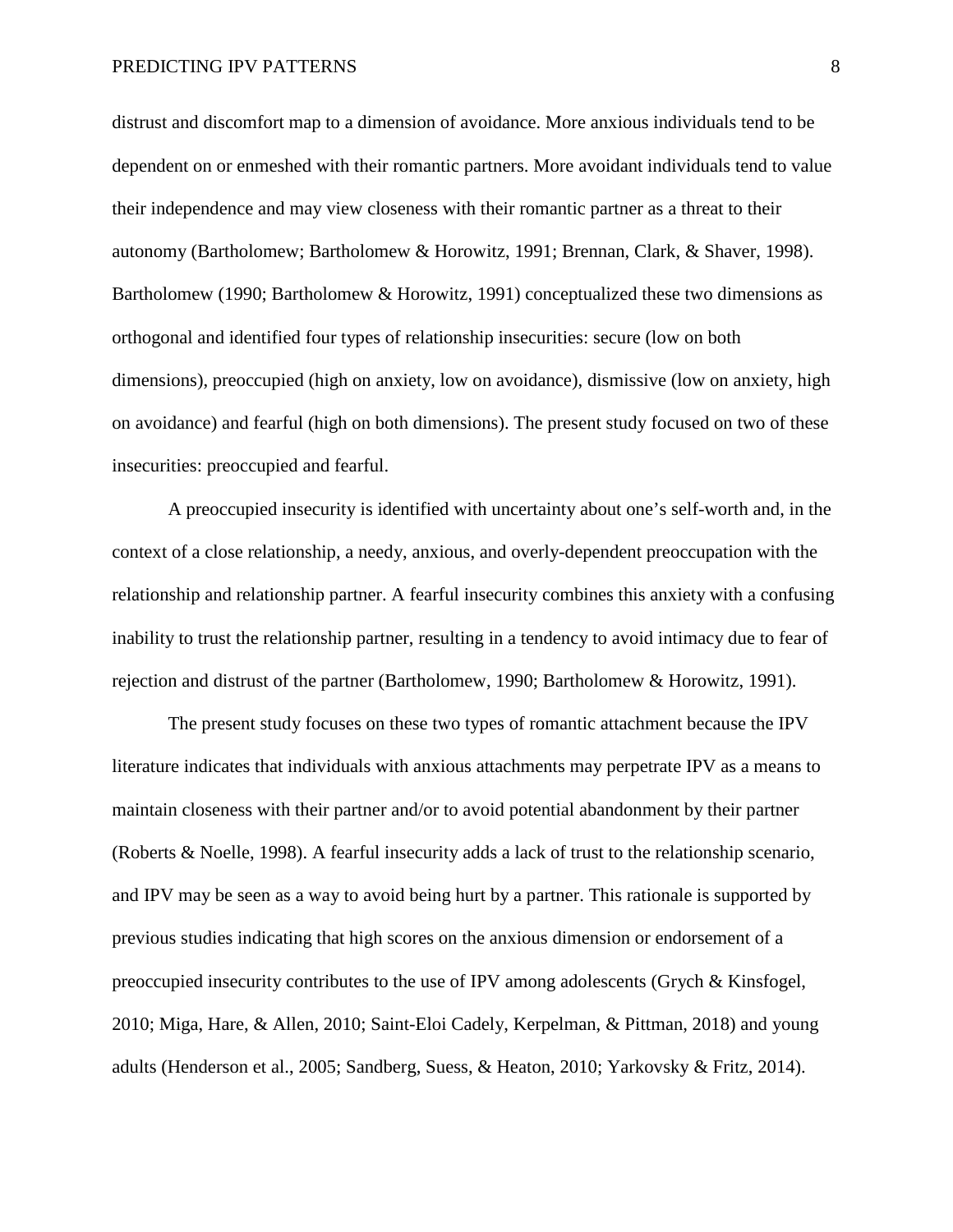Similar results were also shown for the fearful insecurity among a sample of predominately married men (Dutton, Saunders, Starzomski, & Bartholomew, 1994). Dutton et al. (1994) also found higher scores of fearful insecurity were related to higher scores of symptoms related to IPV perpetration ranging from anger, trauma, jealousy, and borderline personality disorder. Based on these findings, it was argued that endorsement of a fearful insecurity can promote IPV through these symptoms. Here, both relationship insecurities were tested as predictors of different classes of IPV perpetration over the transition from late adolescence to young adulthood.

## **Discontinuity in Relationship Partner**

In the developmental transition from adolescence to young adulthood, it is likely that individuals will change relationship partners one or more times (Carver, Joyner, & Udry, 2003). According to systems theory, change in the elements of a system influences relationship contexts which in turn can affect the behaviors within the relationship system (Whitchurch & Constantine, 1993). More specifically, change from one relationship partner to another may promote change in behaviors as individuals adapt to a new relationship context. Violence within a continuing relationship can become a stable or increasing pattern over time (Giles-Sims, 1983). Other studies confirm that IPV patterns persist or escalate when adolescents and young adults remain in the same romantic relationships (Capaldi et al., 2003; Fritz & Slep, 2009; O'Leary & Slep, 2003). The present study examined whether discontinuity in romantic partnerships predicted membership in different classes of IPV perpetration as adolescents become young adults.

All of these theory-based constructs were expected to distinguish the actively aggressive classes (Extensive for physical IPV; Extensive/Increasing, and Minor/Increasing for psychological IPV) from the minimally aggressive classes (Little-to-None for both forms of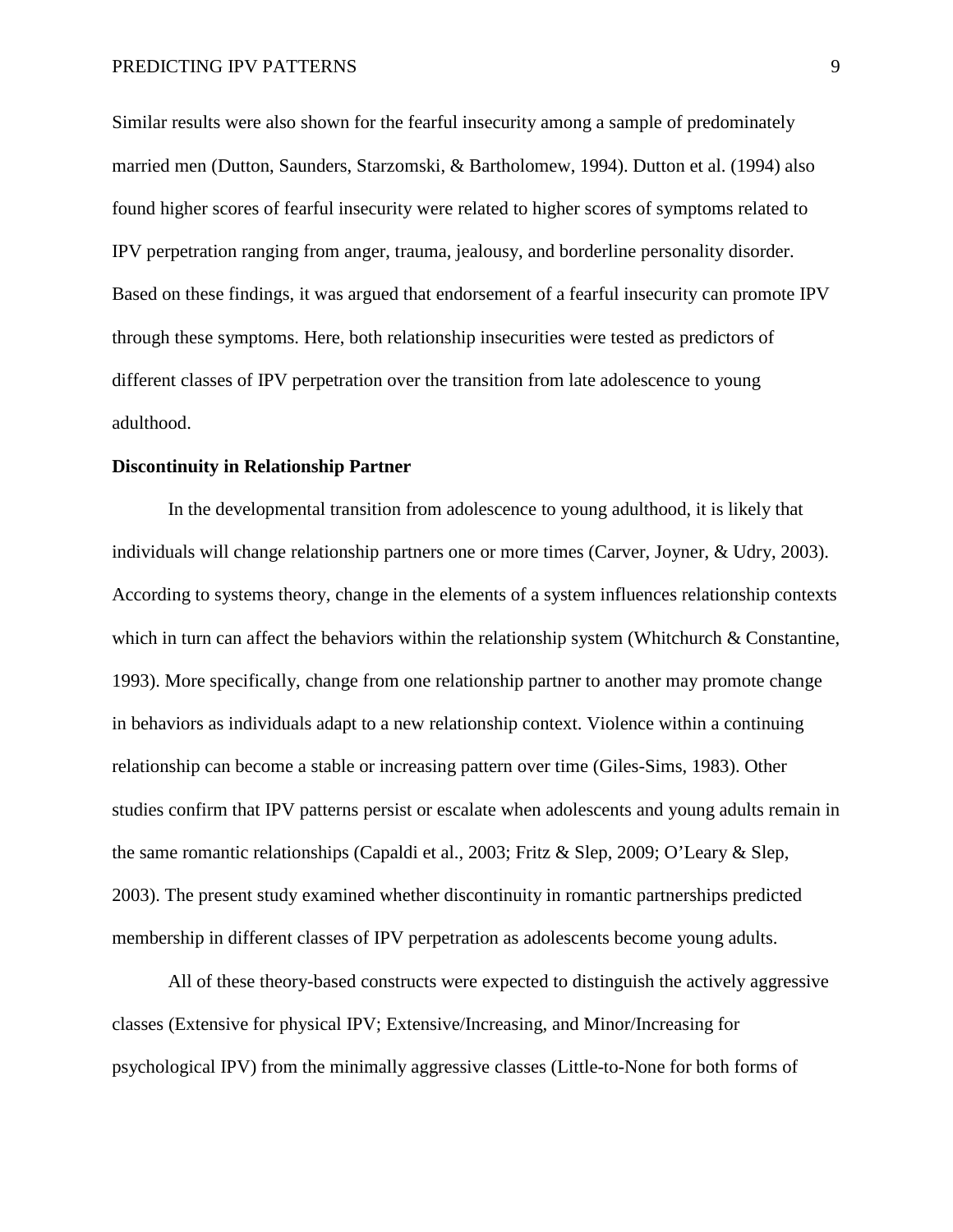IPV). Specifically, greater exposure to interparental aggression in adolescence, more SIP biases, higher levels of relationship insecurities, and less discontinuity (greater stability) in romantic partnerships were expected to predict membership in the actively aggressive classes when compared to the minimally aggressive classes. Furthermore, we explored whether these constructs differentiated the two actively aggressive classes of psychological IPV (Extensive/Increasing and Minor/Increasing) from each other. The importance of this investigation was to better understand the previously identified aggressive patterns emerging in close romantic relationships at the transition from adolescence to young adulthood.

The following demographics were chosen as control variables given their relations with reports of IPV: gender, race, and socioeconomic status (SES). Although we acknowledge that "the most common perpetrators of violence against women are male intimate partners or expartners" (World Health Organization, 2012), many studies have shown that perpetration rates of IPV are similar, or at times slightly higher for females compared to males (see Archer, 2000 for a meta-analysis review; see Straus, 2009 for a literature review). IPV data collected from community samples and via self-report support the notion of a gender symmetry in the perpetration of such behaviors, whereas data from courts, police, hospital reports, and shelters show that IPV perpetration rates are higher for males relative to females (Johnson, 1995, 2006). Research also finds rates of IPV perpetration are higher among minorities (Caetano, Field, Ramisetty-Mikler, & McGrath, 2005) and low SES couples (Aldarondo & Sugarman, 1996; O'Keefe, 1998). Therefore, it was important to include these demographics as control variables in the present study.

# **Method**

## **Participants and Procedure**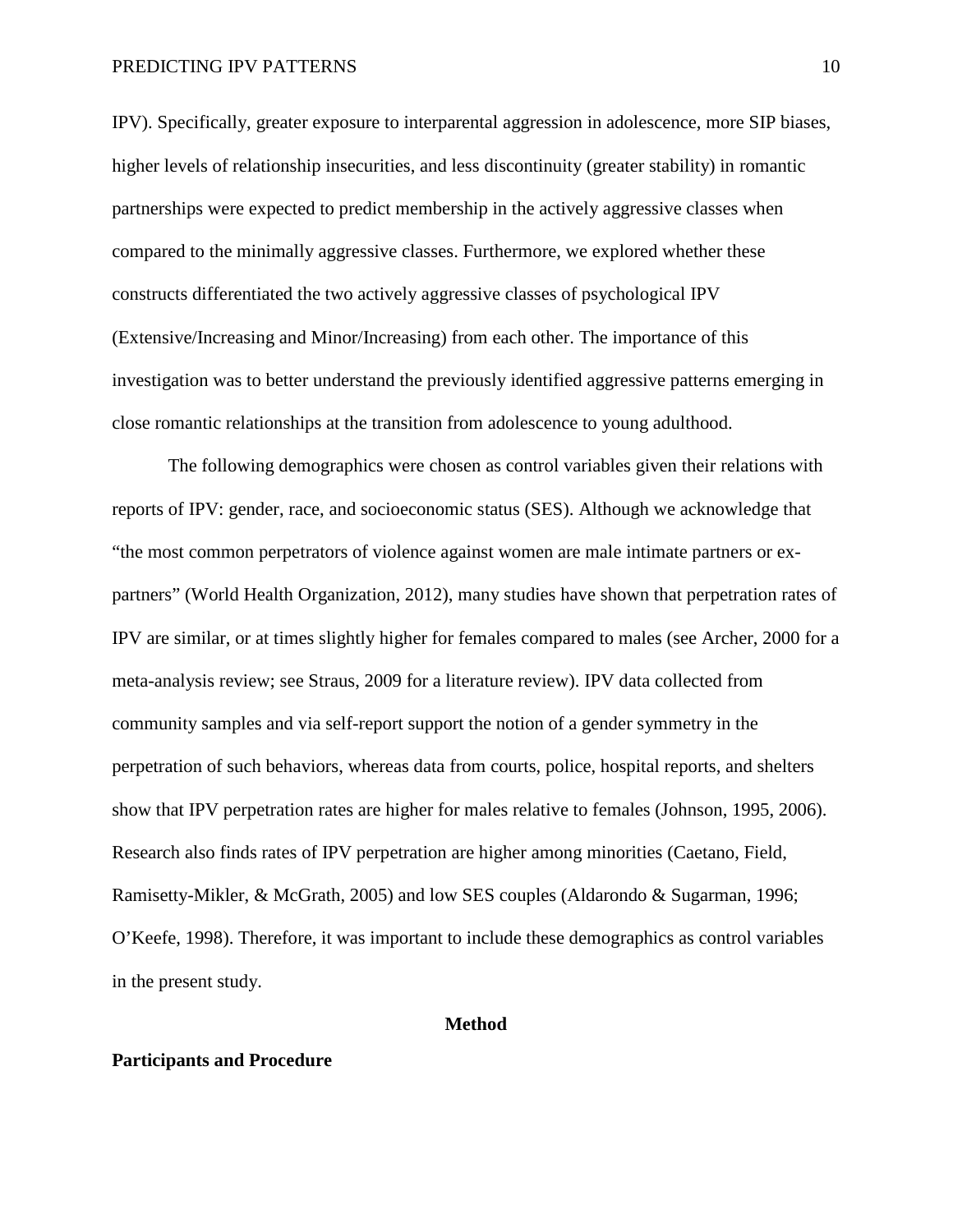Participants were part of the longitudinal Child Development Project (CDP). The primary aim of the CDP was to understand risk factors influencing children's developmental outcomes, including their transition to adulthood (Lansford et al., 2006; Pettit, Lansford, Malone, Dodge, & Bates, 2010). Data collection took place in Knoxville and Nashville, Tennessee, and in Bloomington, Indiana and began when participants were five years old (first wave collected in 1987) and continued annually for 24 years. Recruitment involved a two-step process. First, public schools that best represented the demographic diversity of the relevant city were selected, and then, children from each school were randomly selected to take part in the CDP. Roughly 85% of children were recruited during the schools' regular kindergarten registration periods, whereas 15% were recruited at the beginning of the school year to represent late-enrolling families. This procedure resulted in a sample of 585 participants that was representative of the three cities at the time of initial data collection.

IPV data collection began when participants were 18 years old (during the year 2000) and continued annually until they reached the age of 25. Only participants who were in a romantic relationship for at least one wave between the ages of 18-25 were included in the analysis. Imposing this condition resulted in an analysis sample of 484 participants (82.7% of the original sample). These participants were in relationships and provided IPV data for an average of 4.57 out of the eight waves  $(SD = 2.18)$ . At each time point, only participants who reported a relationship duration of two months or more provided IPV data. At age 18, 44.3% of participants were romantically involved (dating, married, or cohabiting), and this percentage increased to 64.9% by the age of 25.

The analysis sample had slightly more females (51.9%), and was predominantly European-Americans (82.2%). Approximately 16.3% of participants were African-Americans,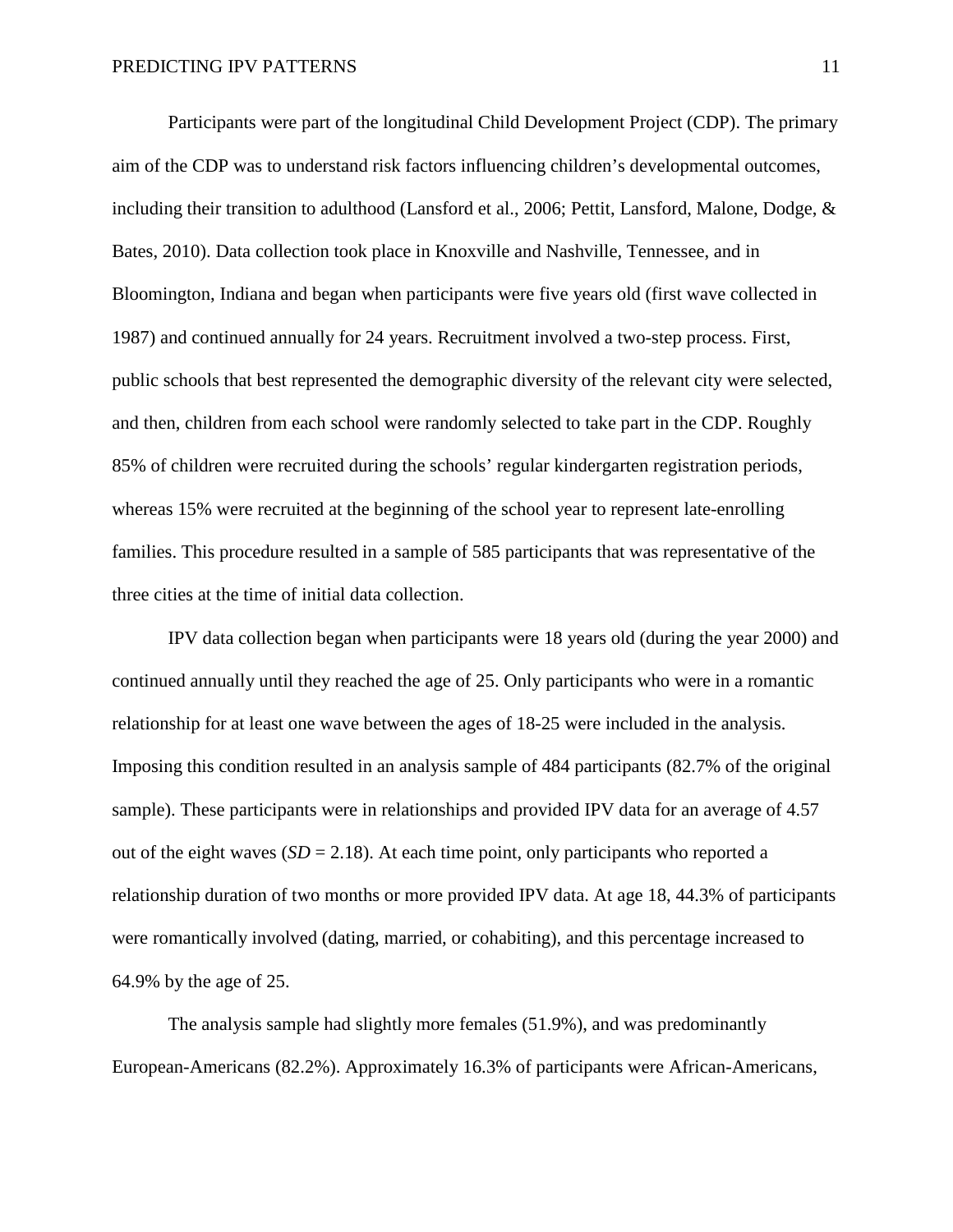and 1.4% identified as Other. At the beginning of the CDP, 62.2% of participants' biological parents were married to each other and 0.6% were cohabiting. The Hollingshead (1975) fourfactor index based on parents' occupations and education levels collected at the first wave of the CDP revealed that families ranged in socioeconomic status from lower to middle class (range: 1- 5;  $M = 3.35$ ;  $SD = 1.18$ ). Over 87% of participants' mothers and 75% of fathers had a high school education or more. Among the participants themselves, 69.4% completed high school by age 19, and 66.1% had education beyond high school by age 24. The analysis sample was compared with the excluded sample, and the only difference found on the variables of interest to this study was that males were over-represented in the excluded sample ( $\chi^2$  (1) = 16.43, *p* < .001). Specifically, 70.3% of the cases reporting no dating or romantic relationship experience were males.

## **Measures**

**IPV Classes.** IPV classes for psychological and physical aggression were identified in a prior study conducted by Saint-Eloi Cadely et al. (2017) through latent class analysis. Individuals were classified into classes of psychological and physical IPV based on IPV data collected from the ages of 18-25. Individuals reported each year on the use versus non-use of psychological and physical IPV behaviors in their romantic relationships. Therefore, IPV classes reflected patterns in the usage of psychological and physical IPV over time. Details pertaining to the assessment of IPV utilized in the classification are available in Saint-Eloi Cadely et al. (2017).

Two actively aggressive classes (Minor/Increasing and Extensive/Increasing) and one minimally aggressive class (Little-to-None) were shown for psychological IPV. These patterns were created based on reports of the following behaviors: insulting, destroying belongings, yelling, threatening, stomping away from an argument, put downs, and spitefulness. Participants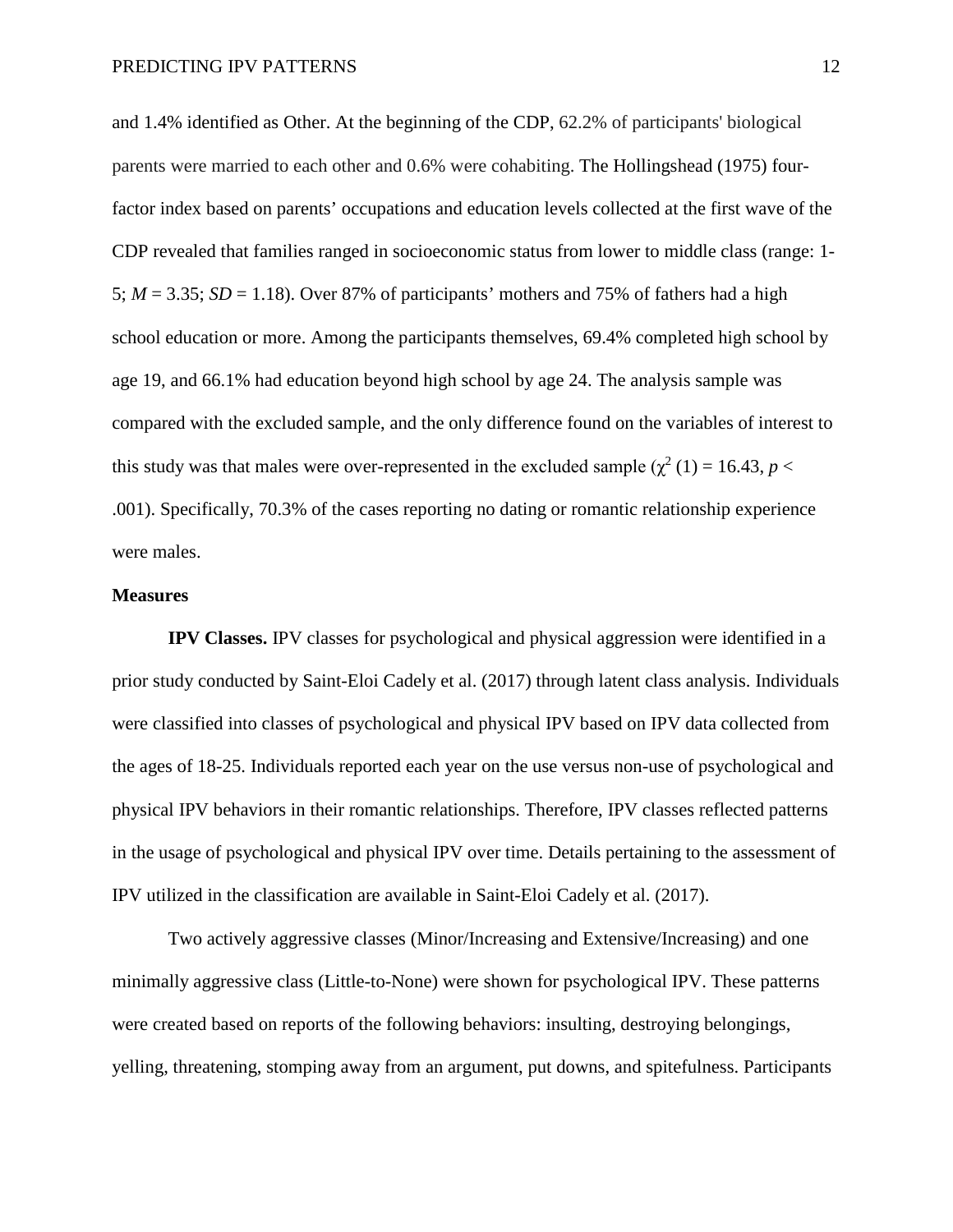within the Little-to-None class  $(n = 110; 22.7\%)$  used few, if any, psychologically aggressive behaviors across waves. Participants within the Minor/Increasing class (*n* = 255; 52.7%) used minor types of psychological aggression (i.e., insulting, yelling, stomping away from an argument, and spitefulness) and expressed more of these behaviors over time. Lastly, participants within the Extensive/Increasing class ( $n = 119$ ; 24.6%) used both minor and severe types of psychological aggression (i.e., destroying belongings, threatening, and put downs) and used more of these behaviors across waves.

For physical IPV, an active stable aggressive pattern (Extensive) and a minimally aggressive stable pattern (Little-to-None) were shown based on reports of the following behaviors: throwing something at one's partner, twisting an arm or hair, pushing, hitting, grabbing, slapping, kicking, and slamming one's partner against a wall. The majority of the sample were classified in the Little-to-None class ( $n = 400$ ; 82.6%) as they reported very littleto-no perpetration of physical IPV across waves. The Extensive class (*n* = 84; 17.4%) persistently engaged in many types of physical aggression across waves. For psychological and physical IPV, class membership was a categorical dependent variable.

**Interparental aggression.** Participants' mothers reported via semi-structured interviews the frequency with which various types of aggression occurred between themselves and their spouse/partner during the previous year when participants were 16 years old. Seven items selected from the *Conflict Tactics Scale* (CTS; Straus, 1979) assessing primarily minor types of psychological (e.g., "Yelled, insulted, or swore") and physical (e.g., "Pushed, grabbed, or shoved") interparental aggression were included. The full scale was not used in order to manage the burden of data collection for participants because the interviews collected many more variables than are reported in this study. The selected items were answered on a 7-point scale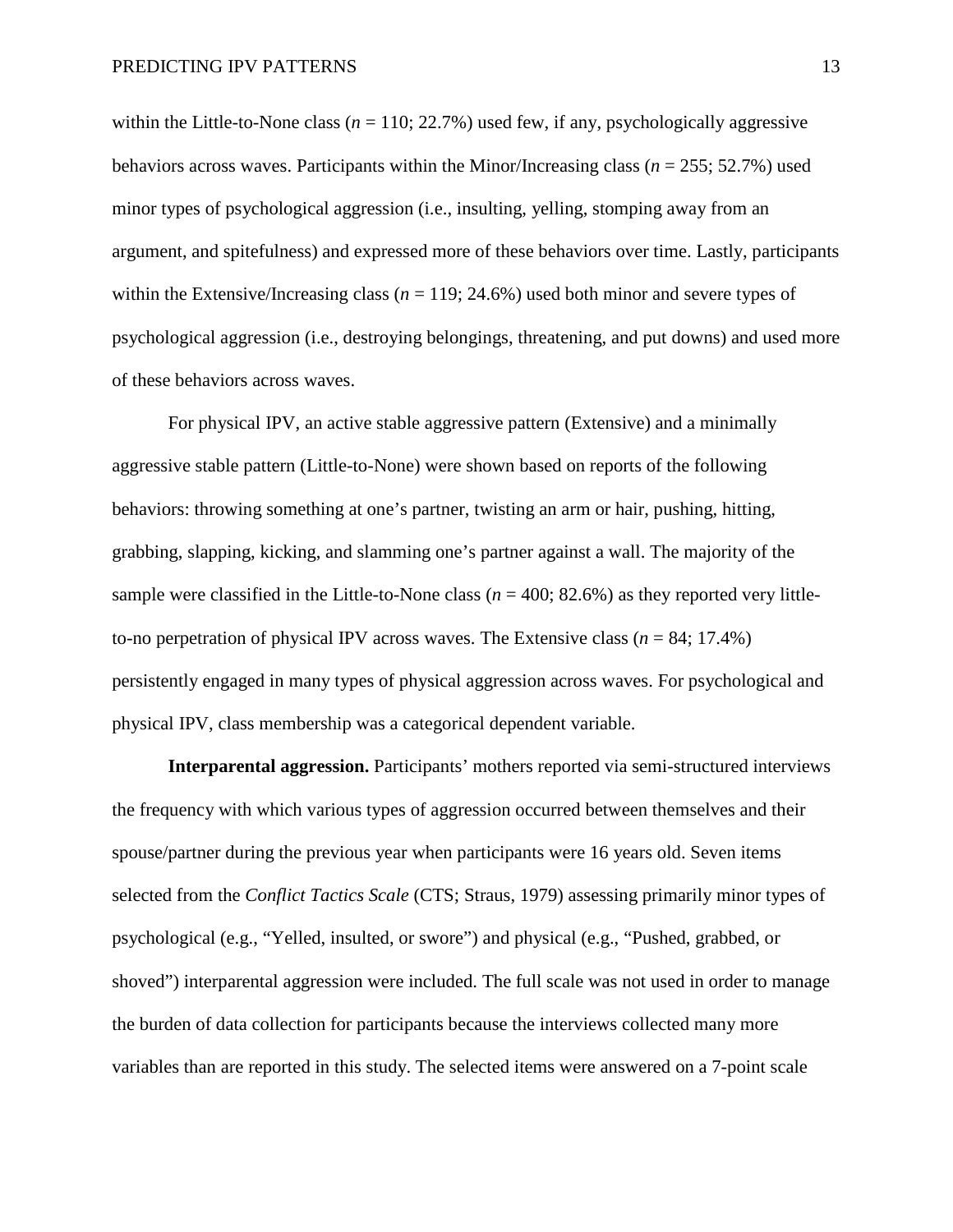ranging from 0 (*Never*) to 6 (*Almost every day*) ( $\alpha$  = .77) and were expected to differentiate aggressive and nonaggressive parents in regards to the presence and the frequency of the aggression. Scores were calculated as a composite mean where higher scores indicated more interparental aggression.

**SIP biases.** Although SIP biases were assessed at various time points during participants' childhood (kindergarten through third grade, and eighth and eleventh grades), we used only the last of these assessments (Grade 11, age 16) because it coincided with adolescence while still preceding the assessment of aggression. Twelve vignettes featuring an ambiguous social situation between an antagonist and a protagonist that could potentially lead to a conflict between two adolescents or between an adolescent and an adult were presented to participants who took the role of the protagonist in each vignette. For each vignette, participants answered questions assessing the presences of bias in four of the information processes central to the SIP model: representation, goal clarification, response search, and response evaluation.

*Representation* was assessed through a bias toward hostile attributions. For each of the 12 vignettes, participants answered two items regarding their interpretation of the antagonist's motivation ("How likely is it that the other person was being mean to you?") and their feelings about the situation ("How angry would you be if this happened?"). Both items were rated on a five-point scale in which higher scores indicated higher levels of hostile attributions ( $\alpha = .85$ ). *Goal clarification* was assessed through one dichotomized question for each vignette asking participants how they would want each the situation to turn out. Participants chose between an interpersonal goal ("You'd want the other person to like you") versus an instrumental goal ("You'd want the other person to respect you) ( $\alpha$  = .80). This process was coded in terms of a bias towards an instrumental goal. *Response search* was assessed in terms of a bias toward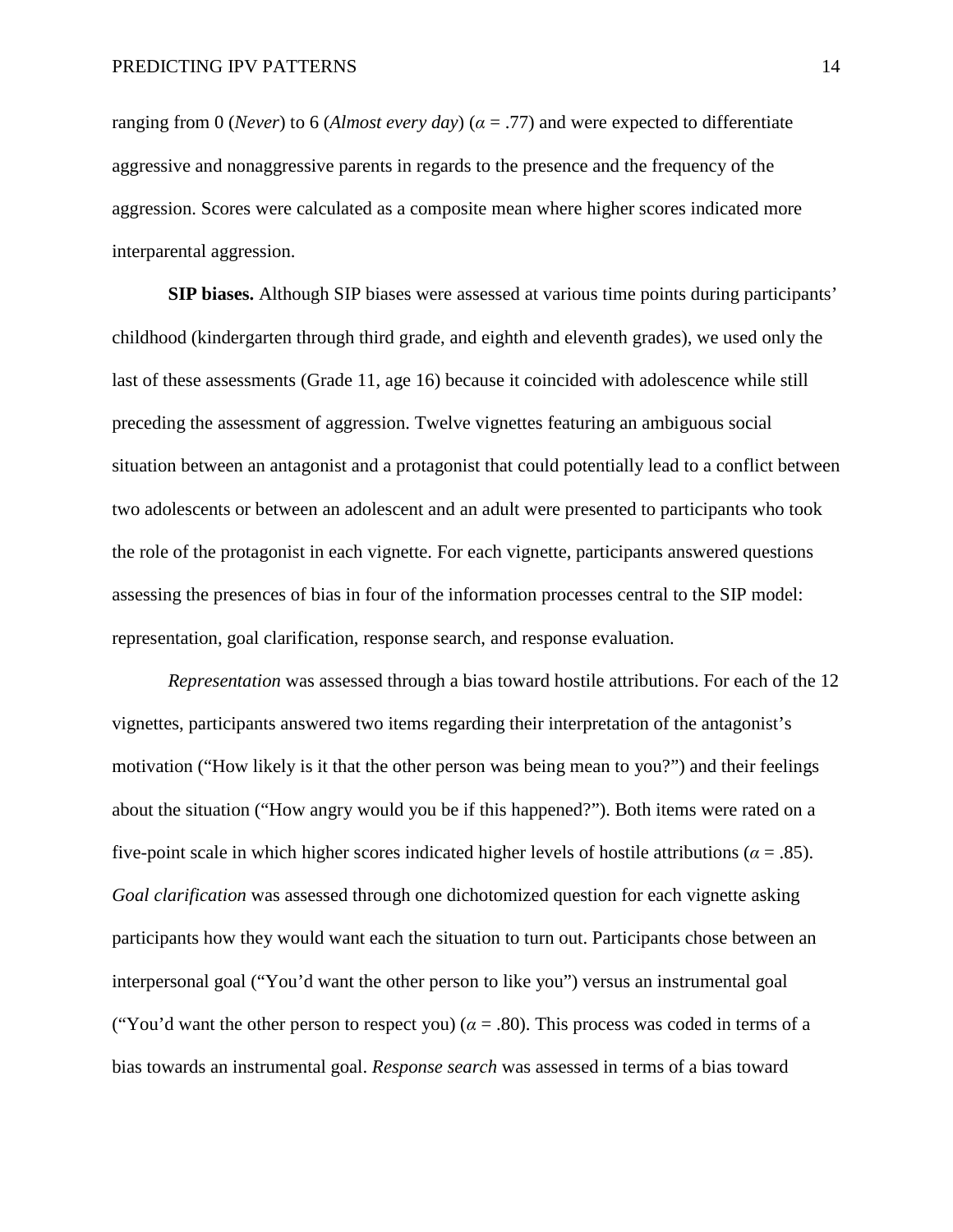behaving aggressively. Participants chose either an aggressive (e.g., "Give the teacher a dirty look and go sharpen the pencil") or a non-aggressive hypothetical response (e.g., "Say, is it alright if I sharpen my pencil?") for each vignette ( $\alpha = .75$ ). Finally, response evaluation measured a bias toward approval of aggression. It was assessed only for the first six vignettes and was tapped with four questions about the appropriateness and consequences of behaving aggressively given the scenario (e.g., "How good or bad do you think this is as a way to act?"). Items were rated on a five-point scale in which higher scores reflected more positive evaluations towards the aggressive response ( $\alpha$  = .92).

Although all SIP processes are to be regarded as discrete from one another, a bias in one process can influence biases in other processes (Lansford et al., 2006). Furthermore, the assessment of SIP as a constellation of biases is in line with "the public health literature to create an index of risk variables by counting risk factors to use as a predictor" (Lansford, Malone, Dodge, Pettit, & Bates, 2010, p. 596). Therefore, rather than using four separate SIP biases in our analysis, a single global SIP score was calculated using the four assessments described above according to the procedure developed by Lansford et al. (2010). The dichotomous items (goal clarification and response search) were summed so that higher scores reflected more SIP biases (i.e., more instrumental goals sought and more aggressive response alternatives selected). A composite mean was computed for the representation and response evaluation processes where higher scores indicated more SIP biases for each process. These four variables were then transformed into dichotomies such that participants who scored one standard deviation above the mean or greater for each variable were coded "1" and all others were coded "0." The final SIP score was the sum of the four process dichotomies. Scores for this construct ranged from 0 to 4 with higher scores reflecting more SIP biases. All four SIP processes were significantly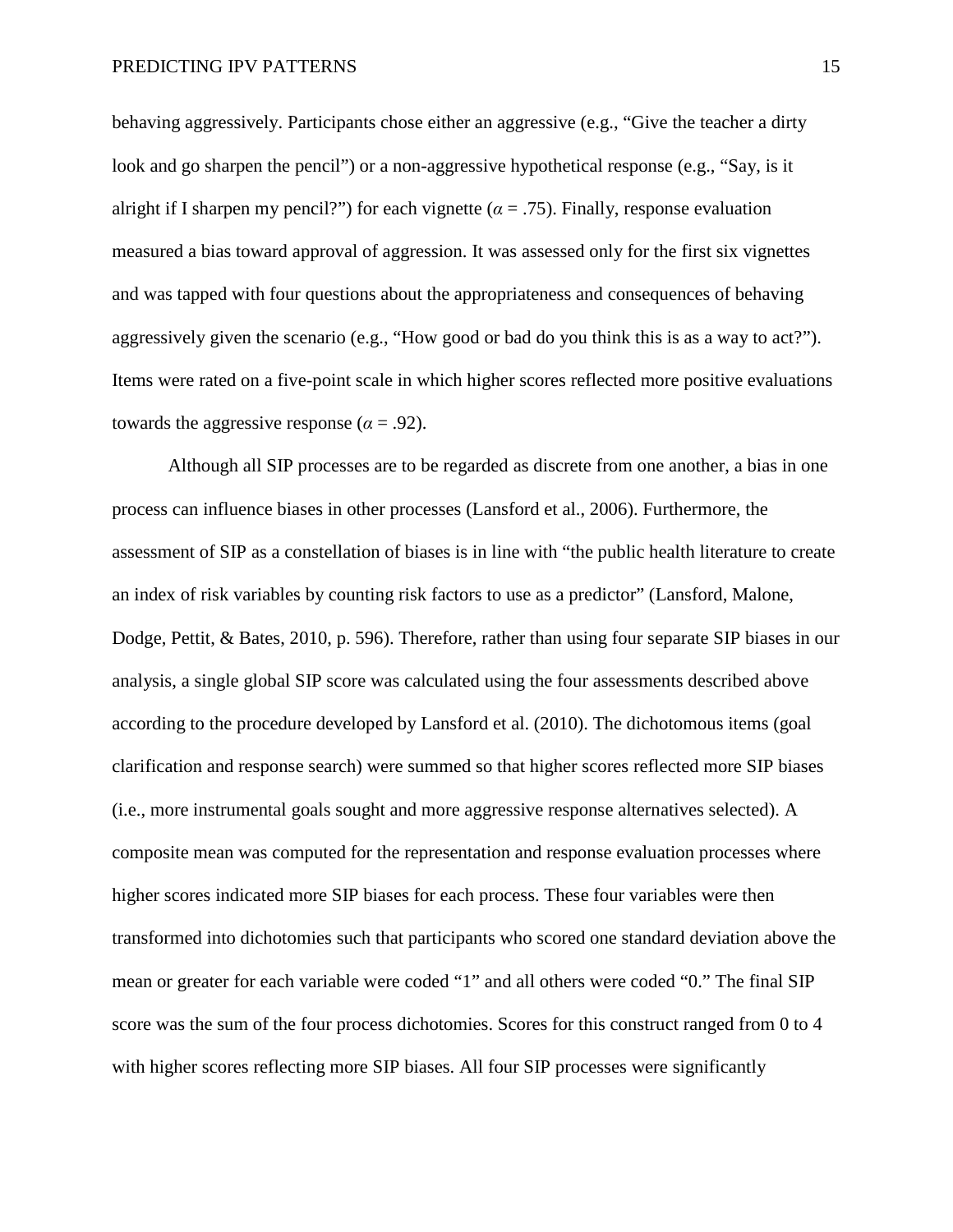correlated with each other and loaded on a single factor in a principal component analysis supporting the reliability and validity of the construct.

**Relationship insecurities.** Relationship insecurities were assessed when participants were 18 years old using items from the *Relationship Style Questionnaire* (RSQ; Griffin & Bartholomew, 1994). Participants were asked to think about their past and present romantic relationships and were to respond to questions based on how they generally feel about relationships. Four selected items assessed a fearful insecurity (e.g., "I find it difficult to depend on other people") and two selected items made up the preoccupied insecurity (e.g., "I find that others are reluctant to get as close as I would like"). Again, items were selected from considerably larger scales to manage the data collection burden on participants. For each kind of insecurity, a composite score was computed by taking the average of the relevant items coded so that higher scores indicated more insecurity. Bartholomew (1990; Bartholomew & Horowitz, 1991) theorized that these dimensions of insecurity map meaningfully onto the attachment dimensions of anxiety (i.e., preoccupied) and avoidance (i.e., fearful). Therefore, the dimensions were assessed separately to align with the theory. Cronbach alpha was .77 for the fearful insecurity items, and the two preoccupied insecurity items were moderately and significantly correlated ( $r = .43$ ,  $p < .001$ ).

**Discontinuity in relationship partner.** At ages 19-25, participants who were involved in a romantic relationship were asked how long (in months) the relationship had lasted. For those reporting an active relationship, if the relationship lasted 12 months or more, that wave was coded as a year of relationship continuity, (coded as "0"). If the relationship was less than 12 months old, that wave was coded as a year of relationship discontinuity due to the new partner (coded as "1). The sum of these codes yielded the number of partner changes across waves. The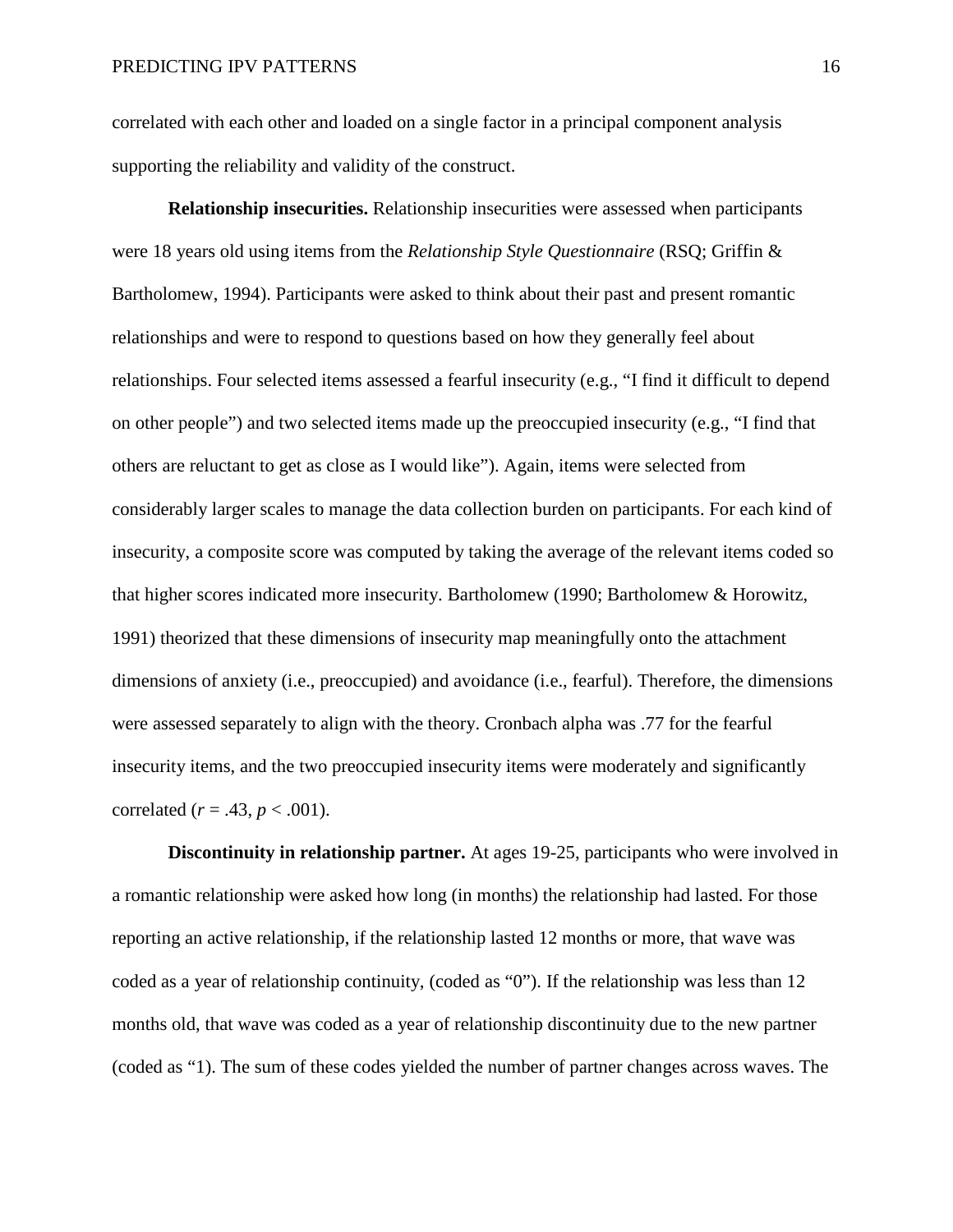theoretical range for this variable was 0 to 7, but the actual range was from 0 to 5. This number was then divided by the number of waves in which the participant was romantically involved, yielding a ratio reflecting the rate of partner change.

**Control Variables.** Gender, race, and SES were controlled. Gender was dummy coded: 0 (*Male*), 1 (*Female*). Race was dummy coded: 0 (*European-Americans*), 1 (*African-Americans & Other*). SES scores were coded on Hollingshead's (1975) 5-point scale where higher scores indicated higher SES. Table 1 presents means and standard deviations for all variables, including controls, as well as their intercorrelations.

# **Plan of Analysis**

Two sets of multinomial logistic regression (MLR) analysis used the above described variables to predict class memberships (Asparouhov & Muthén, 2014). One set considered the three patterns of psychological IPV, and the other considered the two patterns of physical IPV. When fitting a MLR, one class is used as a reference group. Therefore, results indicate the probability that, given a predictor variable, participants belong in one focal class versus the reference group. A positive coefficient indicates that the predictor is more descriptive of the focal class relative to the reference group, and a negative coefficient indicates the opposite. MLR results also include an odds ratio for each predictor interpreted as the likelihood that participants would belong to the focal class compared to the reference group given a one-unit increase in that predictor variable. An odds ratio greater than one denotes a greater probability for participants to be classified in the focal pattern relative to the reference group. In contrast, an odds ratio less than one implies a greater probability for participants to be classified in the reference group.

For psychological IPV, with its three classes, in order to make all possible comparisons among the classes, two MLR analyses were fit each taking a different class as the reference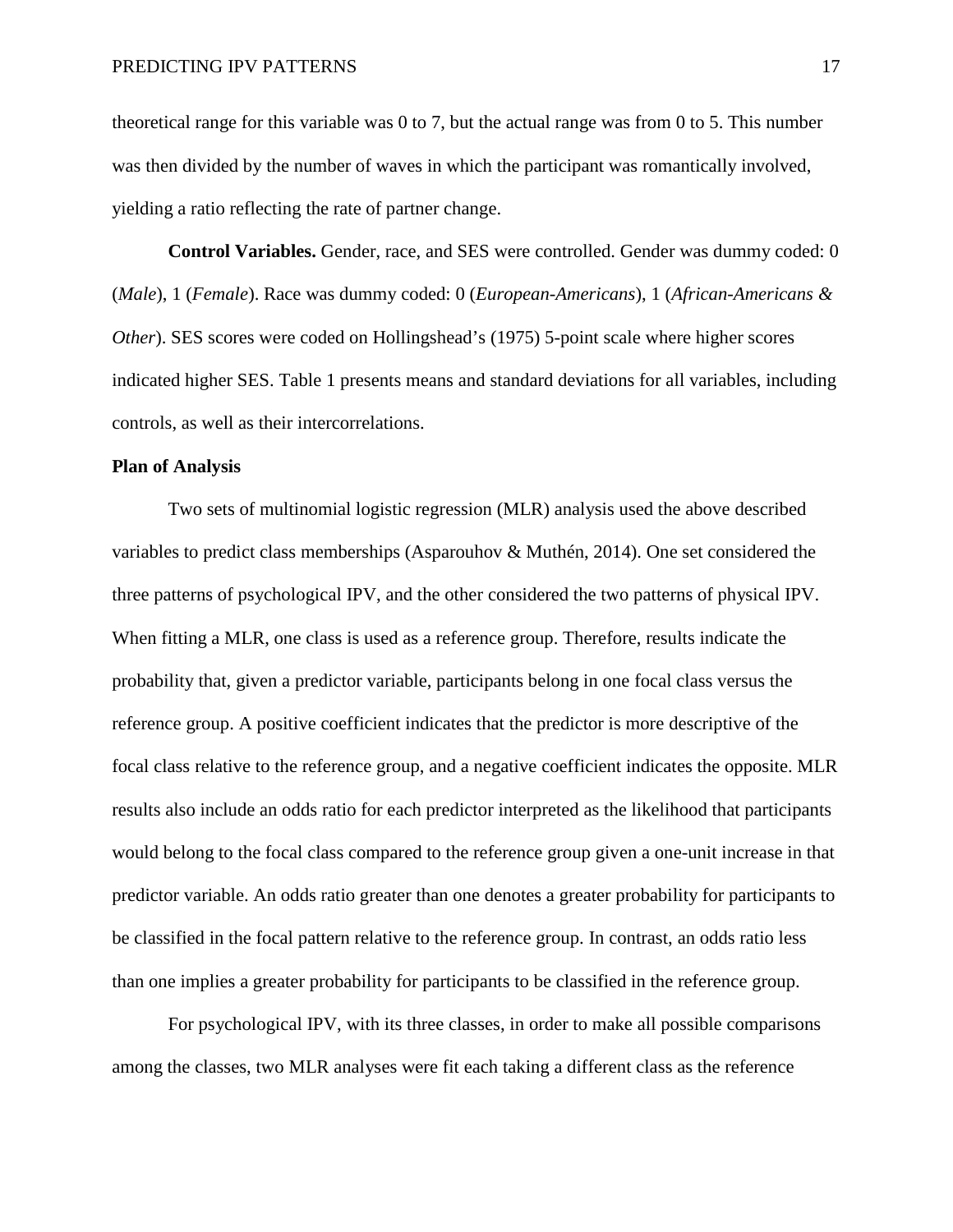group. The first took the Little-to-None class as reference and the other took the Minor-Increasing class as reference. Given that physical IPV had only two classes, only one MLR analyses was fit and the Little-to-None class was the reference group. Models were estimated in MPLUS version 7 (Muthén & Muthén, 1998-2012). Models for psychological and physical IPV were fit to the data controlling for gender, race, and SES. Importantly, with the exception of the association between the two relationship insecurity variables, the set of explanatory variables were uncorrelated or minimally correlated with each other, suggesting that the predictors were truly independent variables (see Table 1). Because not all participants provided data at all eight waves, Full Information Maximum Likelihood (FIML) was used to account for missing data which allowed all participants who provided data for at least one wave to be included in the study (Muthén & Muthén, 1998-2012).

### **Results**

#### **Psychological IPV**

Results of the MLR comparisons for psychological IPV classes are presented in Table 2. Note that the focal classes head the columns and the reference classes provide the rows of the Table. Contrary to expectations, interparental aggression did not predict class membership for any of the patterns. However, results showed that the Extensive/Increasing class differed from the Little-to-None class in five ways. Three of these pertained to the theoretical constructs (SIP biases, preoccupied insecurity, and discontinuity in relationship partner). Specifically, the Extensive/Increasing class had more SIP biases, higher levels of a preoccupied relationship insecurity, and lower discontinuity (greater continuity) of relationship partnership across time than did the Little-to-None class. Controlling for the other variables in the model, classification into the Extensive/Increasing class was 62% more likely for each additional SIP bias reported,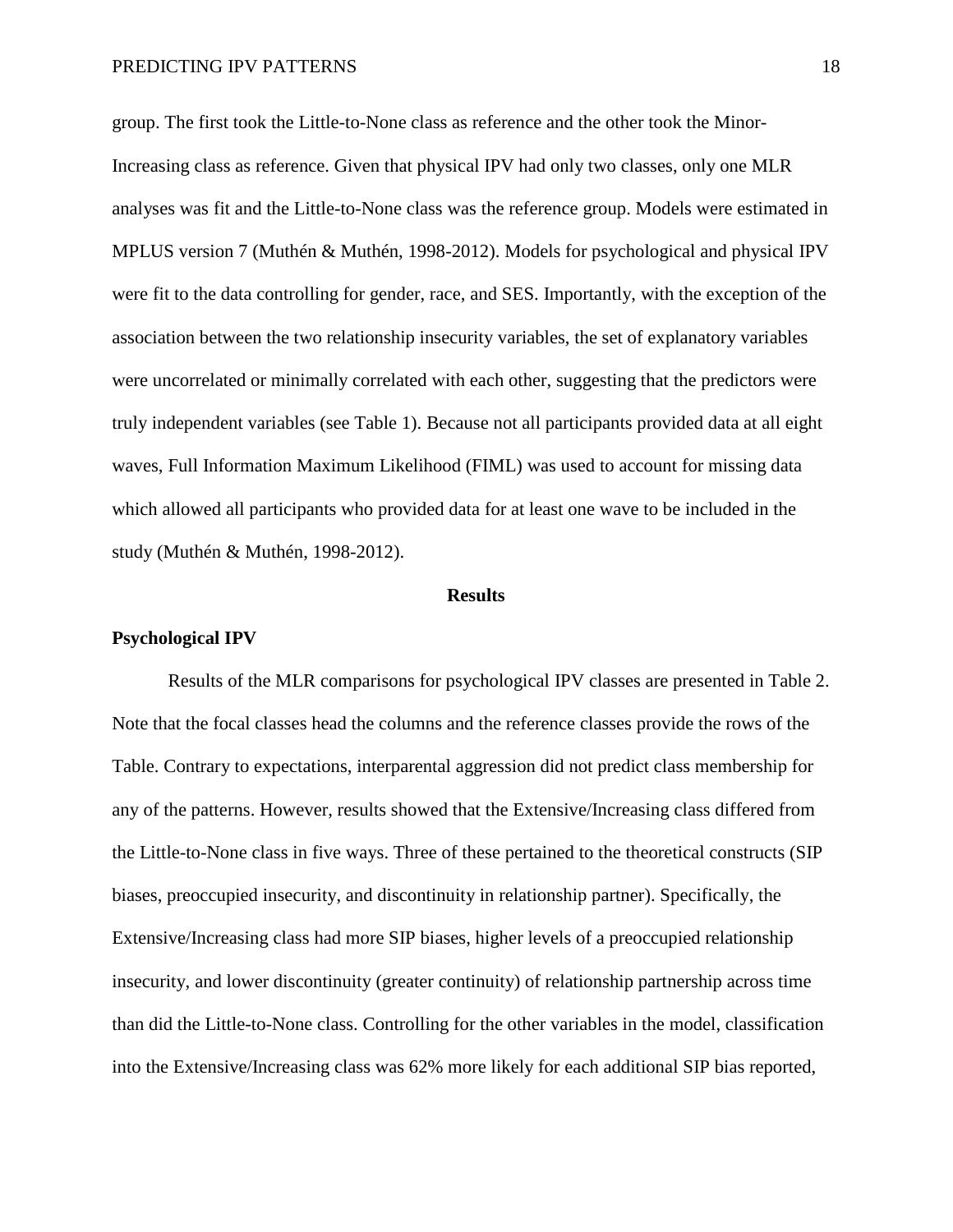53% more likely given a unit increase in preoccupied insecurity (i.e., 0.96 *SD*), and 73% more likely given a unit decrease in relationship discontinuity. Recall that discontinuity was assessed as a ratio, so a unit change reflects the difference between participants with the same partner at every wave (discontinuity = 0) and those with a different partner at every wave (discontinuity = 1). The remaining two significant differences between the Extensive/Increasing class and the Little-to-None class reflected demographic differences (gender and SES). More females and participants with lower Hollingshead SES scores were grouped in the Extensive/Increasing class compared to the Little-to-None class. Females were more than twice as likely to be grouped in the Extensive/Increasing class compared to the Little-to-None class, and a unit drop in the SES score was associated with a 24% greater likelihood of being classified in the Extensive/Increasing class than the Little-to-None class.

The Minor/Increasing class differed in two ways from the Little-to-None class. One of these differences reflected a theoretical variable (preoccupied insecurity) and the other was based on a demographic characteristic (gender). Compared to the Little-to-None class, the Minor/Increasing class had higher scores on preoccupied insecurity. A unit increase in preoccupied insecurity (i.e., 0.96 *SD*) was related to a 42% greater chance of being classified in the Minor/Increasing class compared to the Little-to-None class. Females were 83% more likely to be classified in the Minor/Increasing class compared to the Little-to-None class.

Although the Extensive/Increasing class and the Minor/Increasing class both differed from the Little-to-None class in two common ways, it is important that these two actively aggressive classes also differed from each other in terms of two theoretical factors (SIP biases and discontinuity in relationship partner) and one demographic factor (SES). The Extensive/Increasing class was characterized by more SIP biases and by less relationship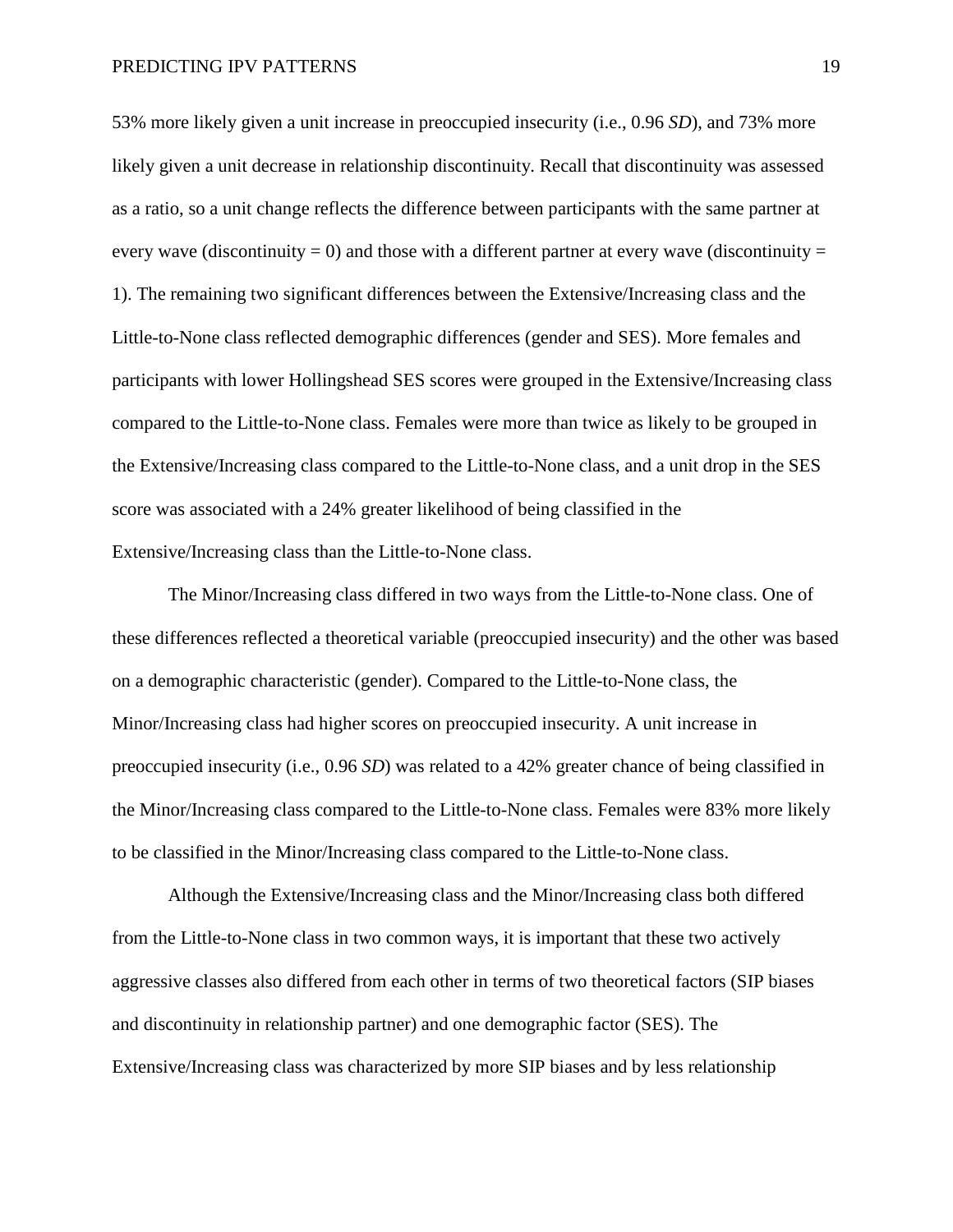discontinuity (greater continuity) than the Minor/Increasing class. Each additional SIP bias was associated with a 42% greater chance of being grouped in the Extensive/Increasing class compared to the Minor/Increasing class, and those with the same partner every wave were 65% more likely to be classified in the Extensive/Increasing class than the Minor/Increasing class. Finally, a unit decrease in SES scores (i.e., 0.85 *SD*) was associated with a 23% greater likelihood of being classified in the Extensive/Increasing class than the Minor/Increasing class.

# **Physical IPV**

Results of the MLR comparisons of physical IPV classes are presented in Table 3. With only two classes to compare, only one analysis using the Little-to-None class as a reference group was needed. Members of the Extensive class differed from those in the Little-to-None class in seven ways, four of which were based on theory derived variables (interparental aggression, SIP biases, fearful insecurity, and preoccupied insecurity) and three of which reflected demographic factors (gender, race, and SES). Compared to the Little-to-None class, the Extensive class had marginally higher scores on interparental aggression, significantly more SIP biases, and higher scores on both fearful (significant) and preoccupied (marginal) relationship insecurities. Classification in the Extensive class was associated with a 51% greater chance for a unit increase in interparental aggression (i.e., 0.64 *SD*), a 61% greater chance for each additional SIP bias reported, a 40% greater likelihood for a unit increase in fearful insecurity (i.e., 0.94 *SD*), and a 32% greater probability for a unit increase in preoccupied insecurity (i.e., 0.96 *SD*). Demographic differences between the classes revealed that females were 91% more likely to be grouped in the Extensive class than the Little-to-None class; minorities were twice as likely to be grouped in the Extensive class compared to the Little-to-None class; and a unit decrease in the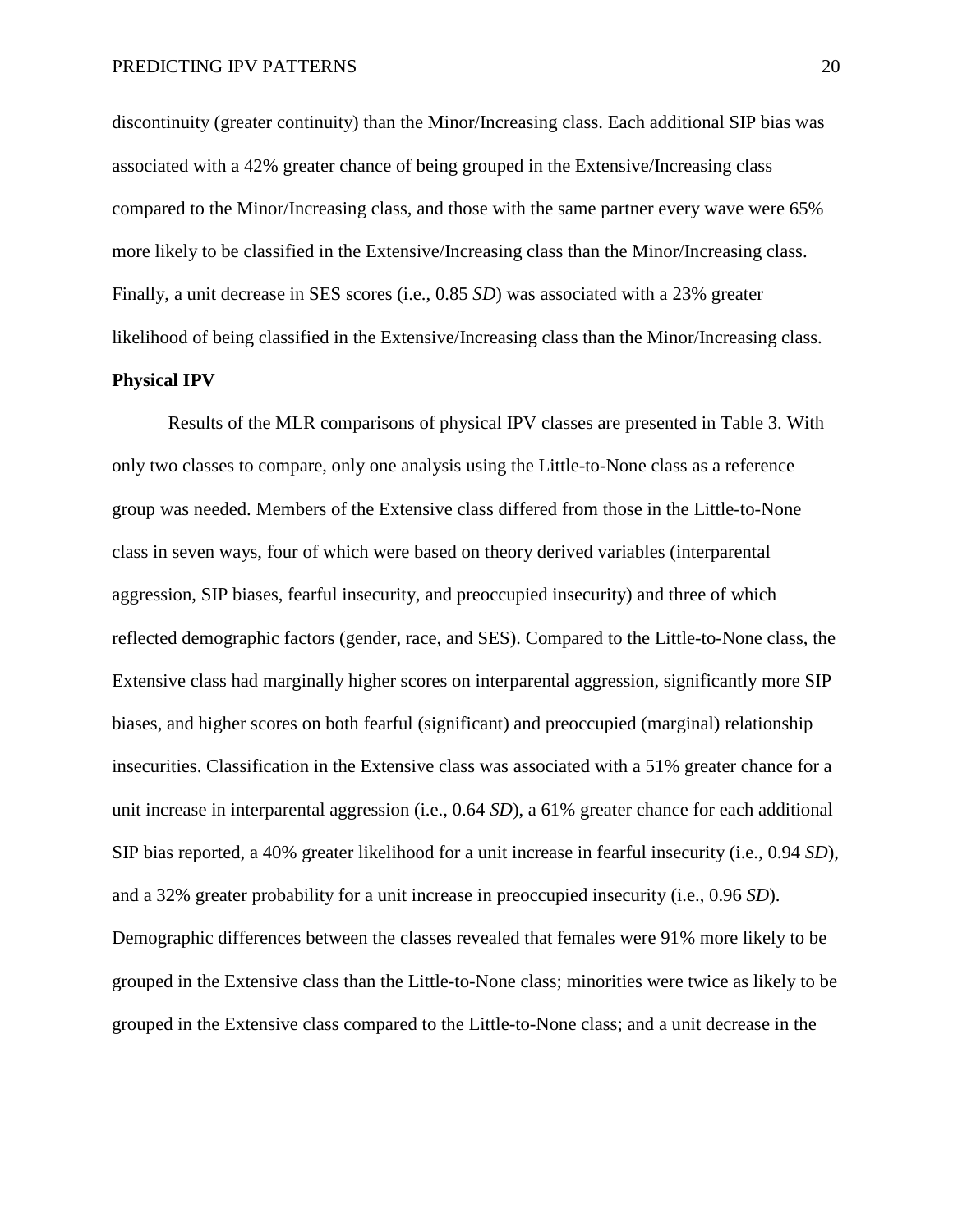Hollingshead SES score (i.e., 0.85 *SD*) was associated with a 25% greater chance of being categorized in the Extensive class compared to the Little-to-None class.

Supplemental analyses were conducted to examine gender differences in class memberships. Because MPLUS does not allow for multi-group analyses to be conducted for multinomial logistic regression (MLR) models, a series of MLR models were fit separately for a subsample of males only, and again for the female subsample. These analyses showed that for psychological and physical IPV, SIP biases predicted class membership in the Extensive class relative to the other classes for males only. Additionally, for physical aggression, the fearful relationship insecurity distinguished the Extensive class from the Little-to-None class only for males. Whereas the preoccupied relationship insecurity predicted class membership in both the Extensive and Minor/Increasing classes compared to the Little-to-None class only for females for both psychological and physical IPV. Because these analyses were conducted separately for males and females, they do not reveal whether males and females differ significantly from each other (just whether each group differ significantly from zero). Therefore, these findings are not interpreted further but suggest that an investigation of gender differences is warranted in future research.

#### **Discussion**

Previous studies hinted at the possibility of diversity in the expression of IPV over time across a sample/population (Capaldi et al., 2003; Foshee et al., 2009; Fritz & O'Leary, 2004; Fritz & Slep, 2009; Kim et al., 2008; Nocentini et al., 2010; O'Leary & Slep, 2003; Orpinas et al., 2012. 2013; Swartout et al., 2012). Saint-Eloi Cadely et al. (2017) explored this diversity with a person-centered approach and identified multiple patterns of IPV across an eight-year period from ages 18-25. This approach classified individuals into different subgroups by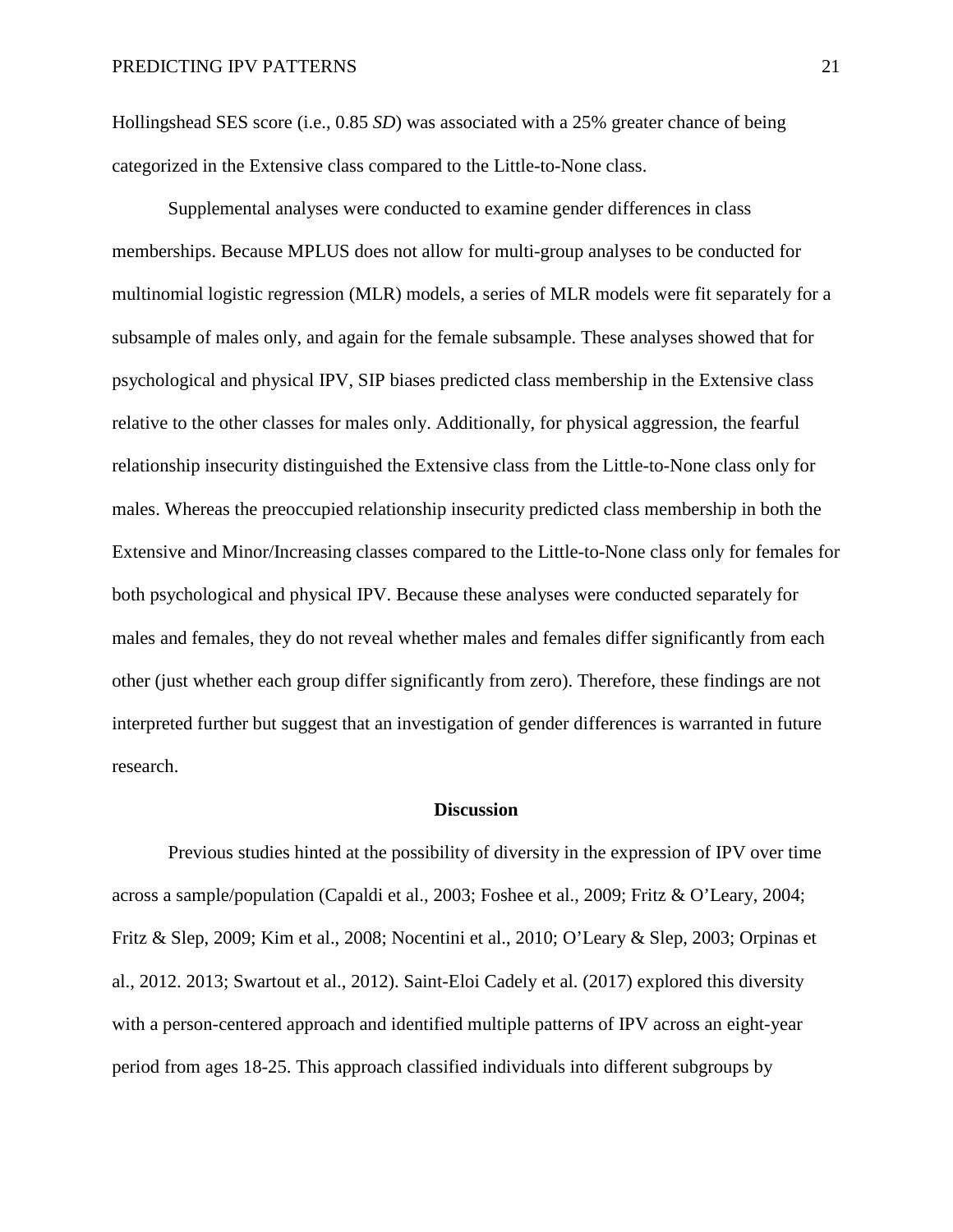minimizing differences within groups and maximizing differences between them (Swartout et al., 2011). The current study then took the three classes of psychological IPV (Little-to-None, Minor/Increasing, and Extensive/Increasing) and the two classes of physical IPV (Little-to-None and Extensive) and used theoretically meaningful constructs derived from previous research to distinguish the classes from one another. The analyses revealed two important distinctions. First, actively aggressive patterns differed from effectively non-aggressive patterns, and second, when multiple actively aggressive patterns existed, they were distinguished from each other.

Importantly, all theoretical constructs of the present study contributed in at least one way to distinguishing the extensive IPV patterns (psychological: Extensive/Increasing; physical: Extensive) from the Little-to-None IPV classes. Not only are these findings consistent with the literature, but they also show that these constructs can be useful to understand continuity and/or escalation in IPV from adolescence to young adulthood. For instance, findings of the present study support the notion that intergenerational transmission of aggression during adolescence may contribute to an extensive and relatively stable pattern of physical IPV that extends from adolescence to young adulthood (Swartout et al., 2012). Similarly, cognitive biases appear to contribute to an escalation and steadiness in IPV over time (Clements & Holtzworth-Munroe, 2008; Holtzworth-Munroe & Hutchinson, 1993; Holtzworth-Munroe & Smutzler, 1996; Holtzworth-Munroe et al., 2000). In addition, continuity in relationship partner seems to provide a relationship context that allows for the emergence and escalation of extensive psychological IPV (Capaldi et al., 2003; Fritz & Slep, 2009; Giles-Sims, 1983). Furthermore, relationship insecurities contributed to membership in all aggressive classes of IPV when compared to the Little-to-None classes, which is consistent with prior research (Grych & Kinsfogel, 2010; Henderson et al., 2005; Miga et al., 2010; Sandberg et al., 2010; Yarkovsky & Fritz, 2014) and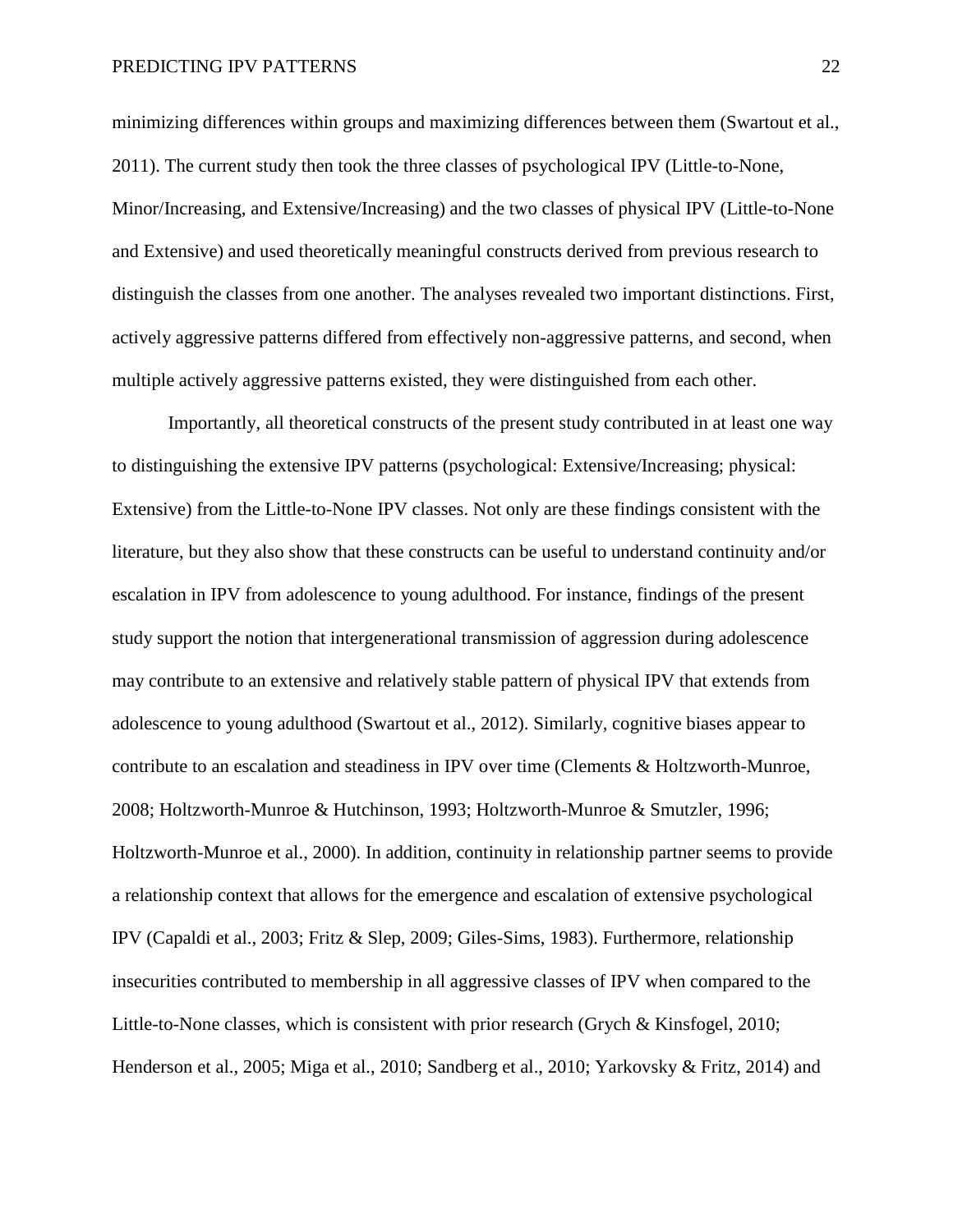suggests an important shared factor in minor and extensive IPV perpetration. Lastly, factors that predicted membership in the Extensive class of physical IPV also predicted membership in the Extensive/Increasing class of psychological IPV. This parallelism comports with the literature documenting the concurrence of both physical and psychological IPV (Bookwala, Frieze, Smith, & Ryan, 1992; Cano, Avery-Leaf, Cascardi, & O'Leary, 1998; Hamby & Sugarman, 1999; O'Leary & Slep, 2003).

Beyond demonstrating how these findings map onto existing literature, one of the most important contributions of the present study is the comparison between the two aggressive classes of psychological IPV. These findings can only be observed when the analysis strategy recognizes distinct classes of IPV. The two actively aggressive classes of psychological IPV were quite different from one another. Compared to the Extensive/Increasing class (increasing usage of minor and severe types of psychological IPV), members of the Minor/Increasing class (increasing usage of predominately minor types of psychological IPV) had fewer SIP biases and less consistency (more discontinuity) in romantic partnerships. These findings suggest that different classes of IPV, which reflect distinguishable patterns of aggressive behaviors, may have distinctive origins and may be sustained by different mechanisms. Yet, these two actively aggressive classes have similarities as well, including relationship insecurities and their gender and racial/ethnic composition. If multiple classes of actively aggressive individuals exist, the way we think about the origins and processes of IPV may be challenged and a view of IPV as a less unitary phenomenon that may be more sample specific may be promoted, thus supporting the utility of more person-centered research to understand the diversity of IPV.

Counter to our expectations, interparental aggression played a smaller role in this study than expected. Although it marginally differentiated the Extensive class from the Little-to-None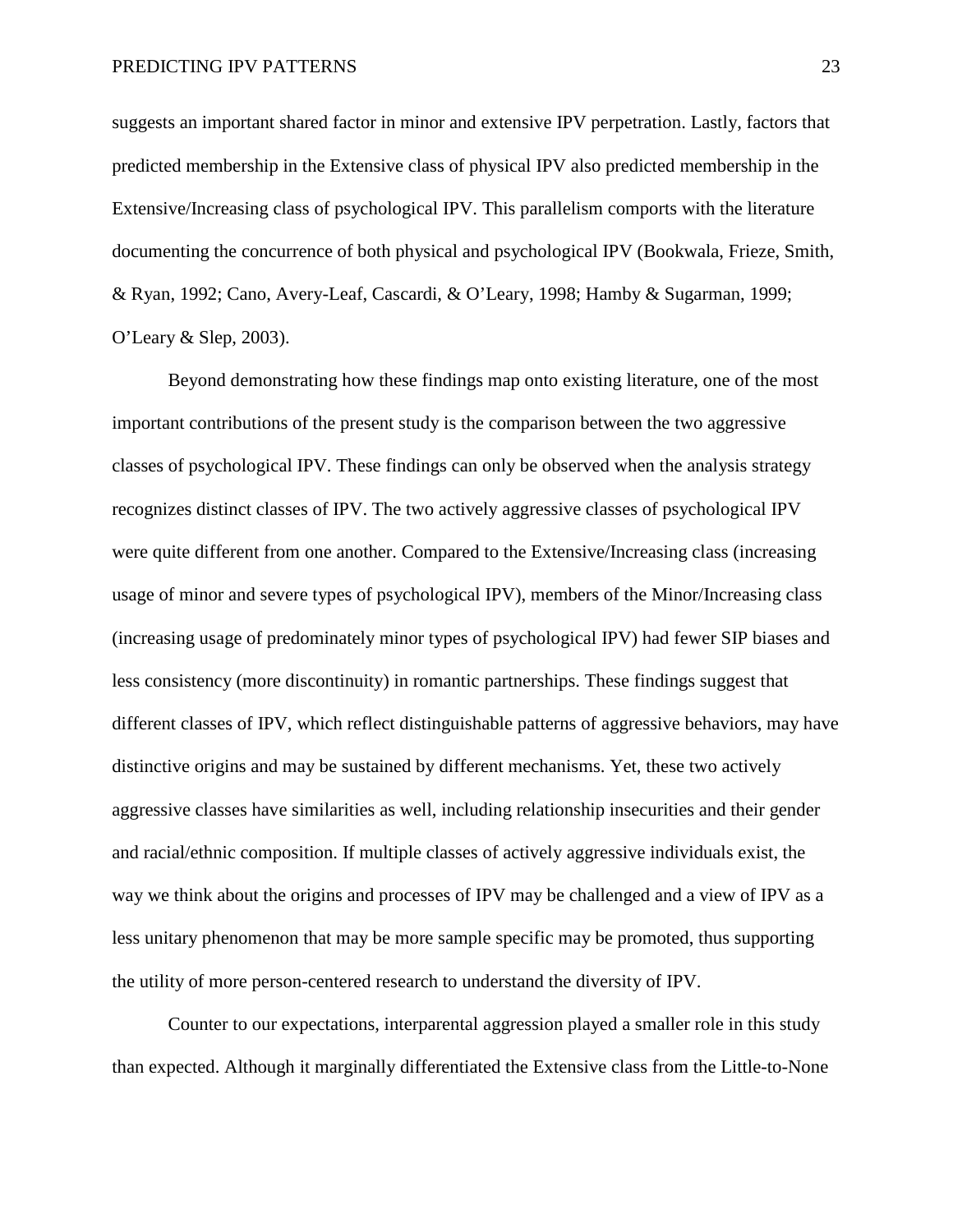class for physical IPV in ways consistent with previous research, it did not differentiate the classes of psychological IPV. The IPV literature through the lens of social-learning theory is robust and would suggest that aggression witnessed as a youth would be a contributor to the perpetration of psychological and physical IPV in adulthood (e.g., Choice, Lamke, & Pittman, 1995; Fite et al., 2008; Hare et al., 2009; Swartout et al., 2012).

It is interesting that SIP biases did not differentiate the Minor/Increasing class from the Little-to-None class of psychological IPV. Perhaps this was because several of the assessed behaviors (insulting, yelling, and stomping out of the room or house) may be regarded as normative within romantic relationships (Follingstad & Rogers, 2013). Cognitive biases would not predict normative social behavior. It is relevant that SIP biases differentiated the Extensive/Increasing class from the Minor/Increasing class, since the prediction was that individuals whose cognitive biases make them feel confronted in an ambiguous social situation tend to believe that IPV is a more appropriate response.

This study incorporated variables representing multiple distinctive theoretical traditions that have been linked to IPV (e.g., Capaldi et al., 2003; Fite et al., 2008; Miga et al., 2010) but that have not typically been studied together. These variables were either minimally correlated or uncorrelated in the present study, even with our moderately large sample, suggesting they are truly independent from each other and may offer greater insight when combined in predicting IPV or identifying IPV patterns over time.

The demographic factors included as control variables in the present study successfully distinguished classes of both psychological and physical IPV. Consistent with the self-report literature (Archer, 2000; Straus, 2009), more females compared to males were classified in the aggressive patterns of psychological (Minor/Increasing and Extensive/Increasing) and physical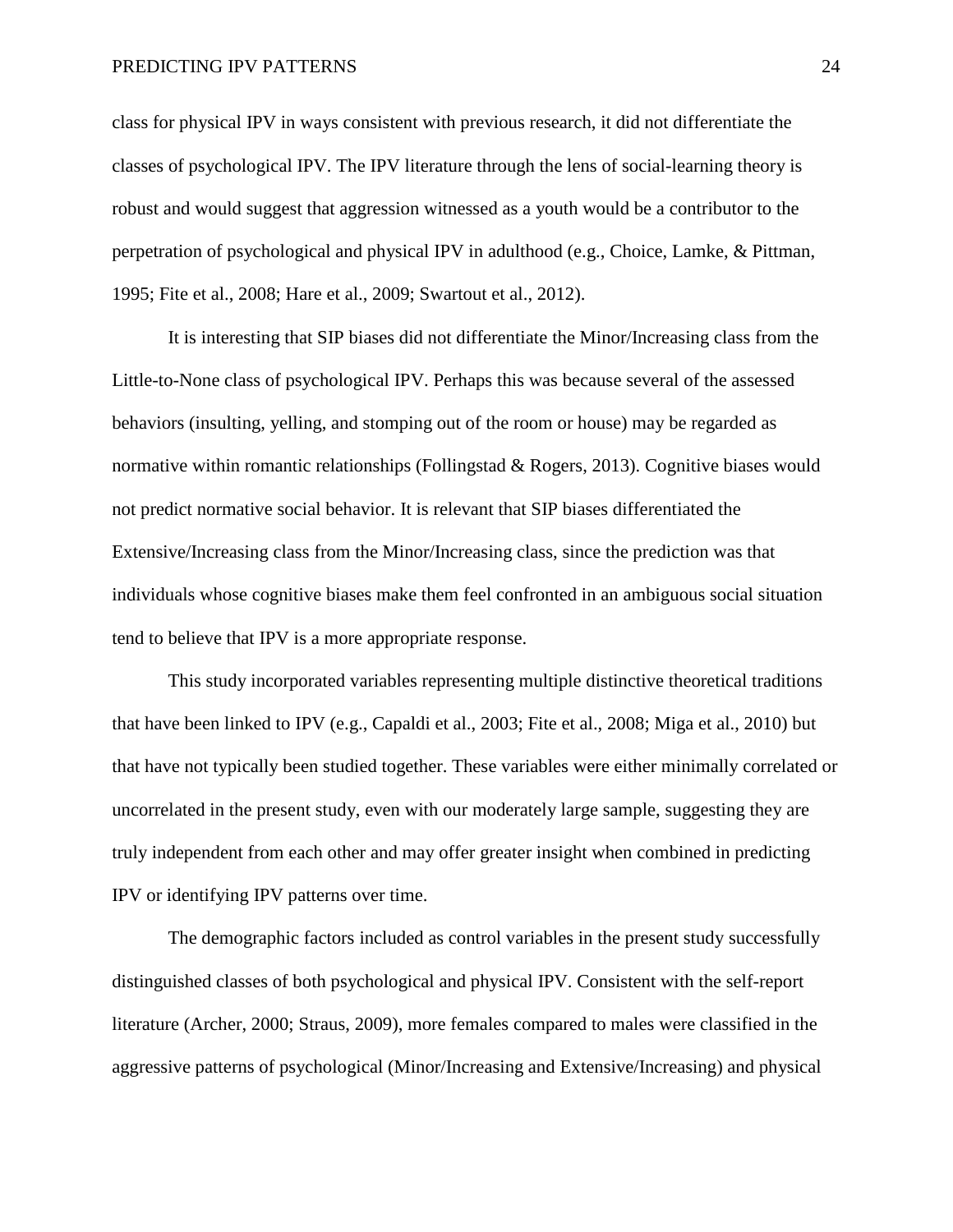IPV (Extensive) in comparison to the Little-to-None class for both forms of IPV. Given that females tend to perpetrate less severe types of IPV (see Archer 2002 for a meta-analysis review), these findings should not be surprising due to the over-representation of such behaviors in the identified patterns of this study. Similarly, ethnicity and SES made contributions to the literature by distinguishing the more aggressive classes (Extensive and Extensive/Increasing) from the less aggressive (Minor/Increasing) and minimally aggressive classes (Little-to-None) for psychological and physical IPV. These findings not only coincide with the literature (Aldarondo & Sugarman, 1996; Caetano et al., 2005; O'Keefe, 1998), but also suggest that demographic differences in the perpetration of IPV continue as adolescents become young adults. Together, our findings for both theoretically derived variables and demographic attributes demonstrate that diverse characteristics and experiences were linked with distinctly patterned outcomes within our community-based sample. Future studies should benefit from considering population/sample variability in experiences of IPV.

Our findings have implications for interventions addressing IPV among youths. The identification of multiple classes of IPV along with evidence that each class of actively aggressive IPV has a distinctive set of more or less salient predictors suggests potential strategies for intervention. Where social information processing biases are salient, cognitive therapies may help individuals reframe their perceptions of the social behavior of others and their own responses to it. In addition, where system-linked factors appear to support the emergence or continuation of aggression, system-level interventions may be indicated to identify and interrupt aggressive behavior patterns. In the current study, the Minor/Increasing and the Little-to-None classes differed on only one explanatory variable: preoccupied relationship insecurity. Of course, any intervention would need to address the offending behavior, but if the models that distinguish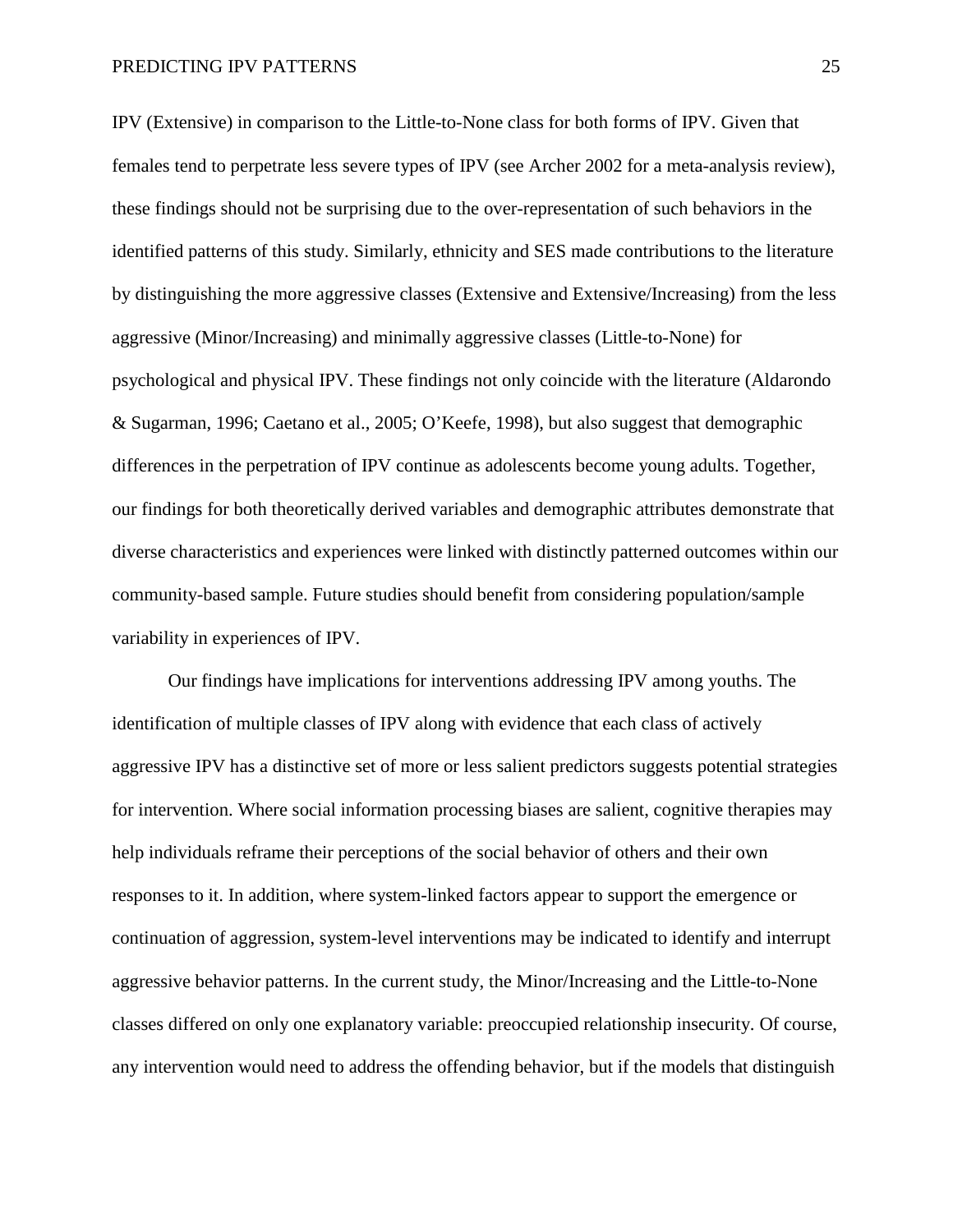the classes in this study are valid, the similarity between the Minor/Increasing and Little-to-None classes suggests that corrective interventions targeting anxious, needy relationship insecurity with members of the Minor/Increasing class could be effective. Further research using personcentered methods along with prediction studies may begin to identify the variety of classes in the population beyond the current sample. Current findings also begin to give shape to factors that can be used to identify members of those classes.

# **Limitations**

Several limitations are important to consider. First, although the sample represented the communities from which they were recruited, its middle-class and predominantly white composition limits the generalizability of the findings. Additionally, the types of IPV assessed by this study were mainly minor. Future use of more diverse samples and a wider range of aggressive behaviors should enhance the generalizability of findings and might reveal more classes of IPV.

Other measurement limitations arose in order to manage the burden of data collection. For instance, interparental aggression, a two person phenomenon, was assessed through only mother self-reports of mostly minor types of IPV. Furthermore, there was no direct assessment of whether the focal adolescent witnessed the interparental aggression, which is important to the social-learning of behavior (Bandura, 1978; 2001) and to adolescent acceptance of IPV as an effective conflict strategy (e.g., Bookwala et al., 1992; Foo & Margolin, 1995; Litcher & McCloskey, 2004). Perhaps, in future studies the inclusion of attitudes pertaining to the acceptability of IPV along with reports of having witnessed minor and severe forms of interparental aggression in future studies may lead to a better understanding of patterns in the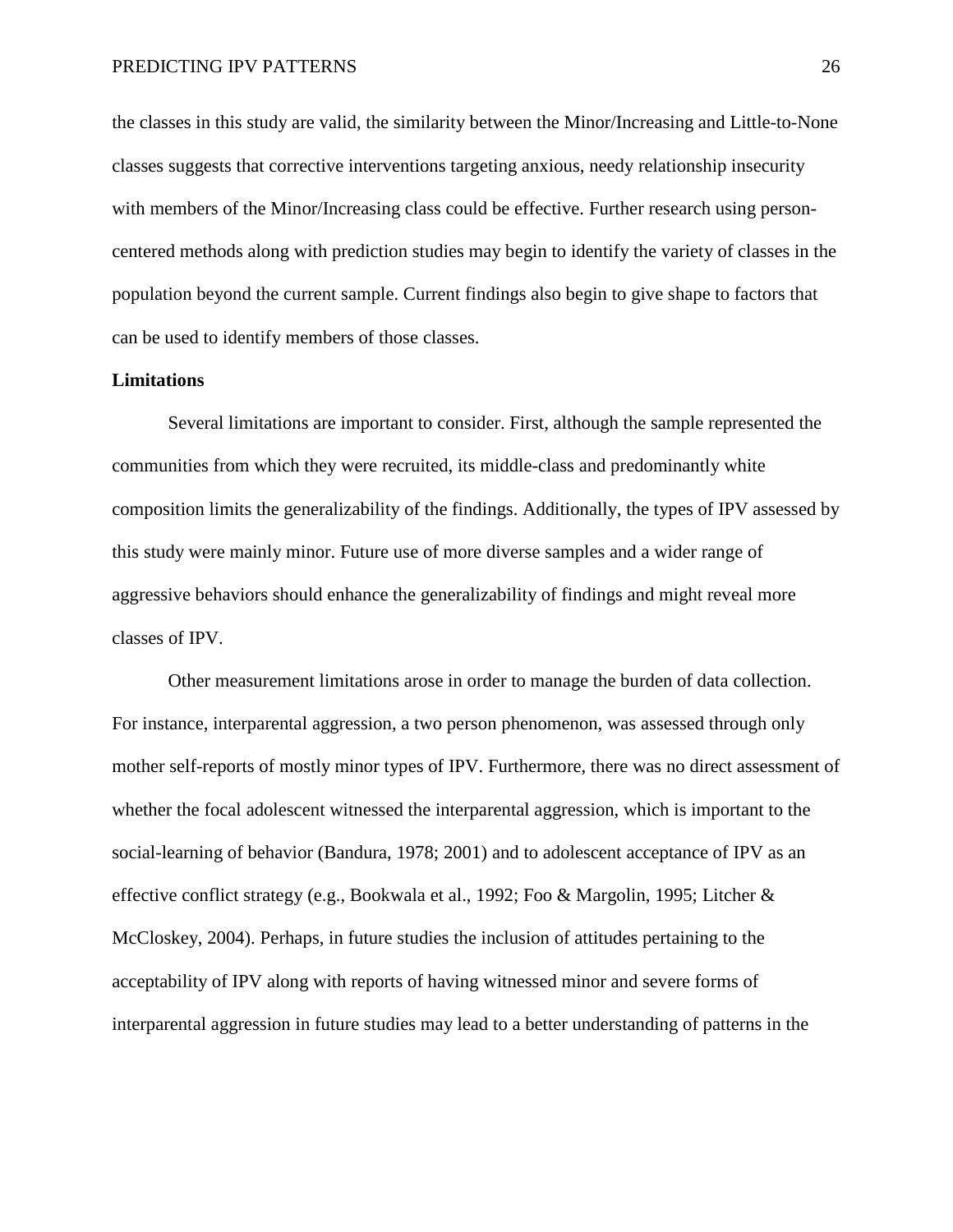perpetration of IPV and an understanding of the role of social-learning on the emergence of IPV patterns from adolescence to young adulthood.

The assessments of relationship insecurities used fewer items than the published instruments from which the items were derived. Our results were consistent with theory, but the theoretical range of the assessed variables may not be fully represented in the model. Furthermore, since a dismissive insecurity (high avoidance, low anxiety) is linked to the emergence of IPV (Grych & Kinsfogel, 2010; Miga et al., 2010; Saint-Eloi Cadely et al., 2018) a more complete assessment of relationship insecurity could be beneficial.

Finally, interparental aggression, SIP biases, and relationship insecurities were assessed as time invariant variables. Each was assessed prior to the collection of any IPV data, but only once during adolescence. It is possible that change or stability in these constructs over time would contribute more or differently to the prediction of longitudinal patterns of IPV than a time invariant measure. Cognitive biases begin to emerge well before adolescence (Fite et al., 2008) as do patterns of relationship insecurity (Hare et al., 2009; Miga et al., 2010), and both of these constructs may vary dynamically across the transition to adulthood (Bartholomew, 1990; Pettit et al., 2010). Understanding change/stability in these factors may have important implications for social behaviors.

Despite these limitations, this analysis covers an eight-year time-span throughout the developmental period of late adolescence to young adulthood. It predicts IPV class membership using variables that address four important theories for understanding IPV. Findings of the present study build on recent research by indicating that the four assessed theoretical perspectives can do more than predict the perpetration of IPV during adolescence or young adulthood, but can also explain membership in classes of IPV characterized by both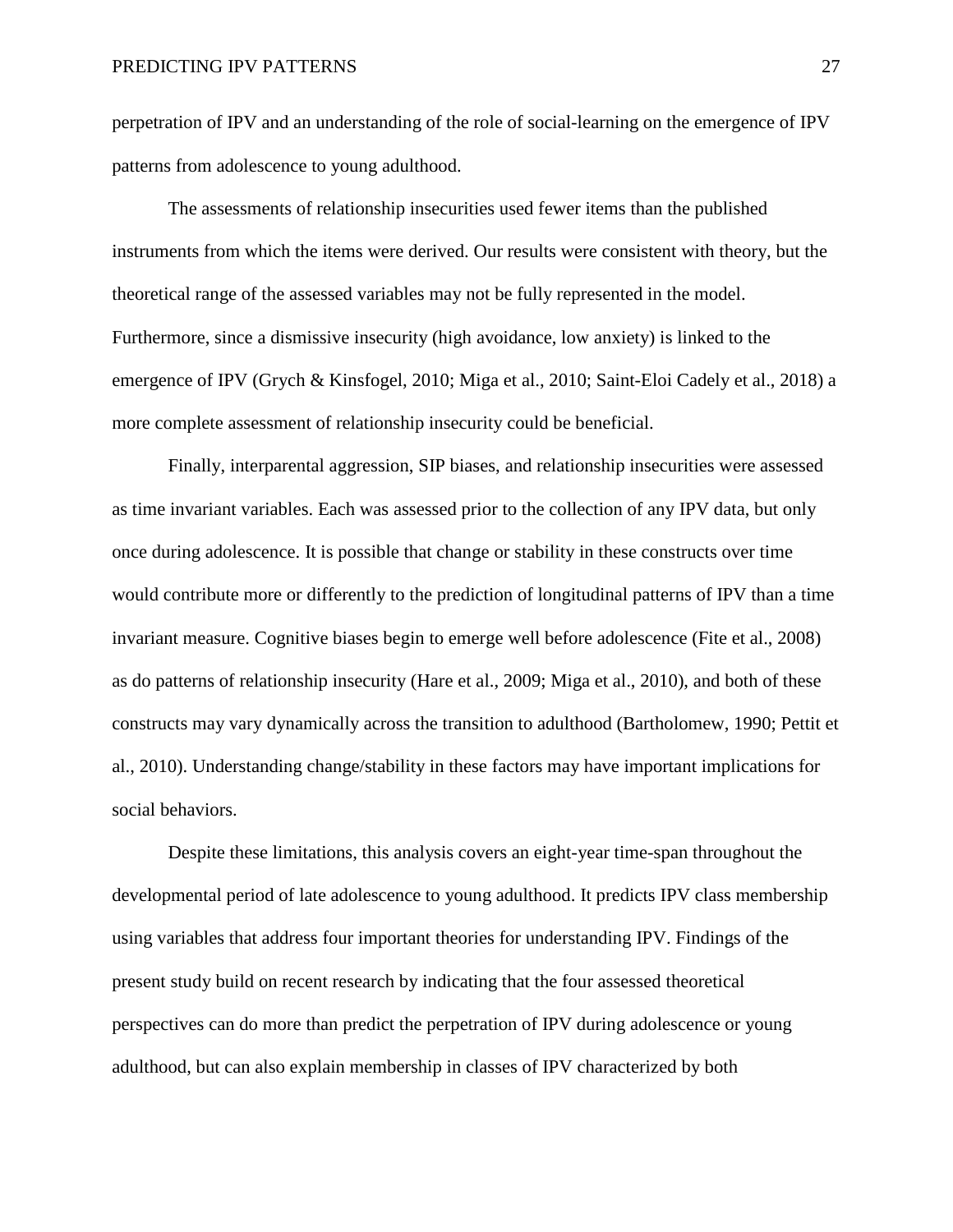extensiveness (i.e., little-to-none, increasing, and extensive) and severity of aggressive behaviors reported in close relationships as adolescents become young adults.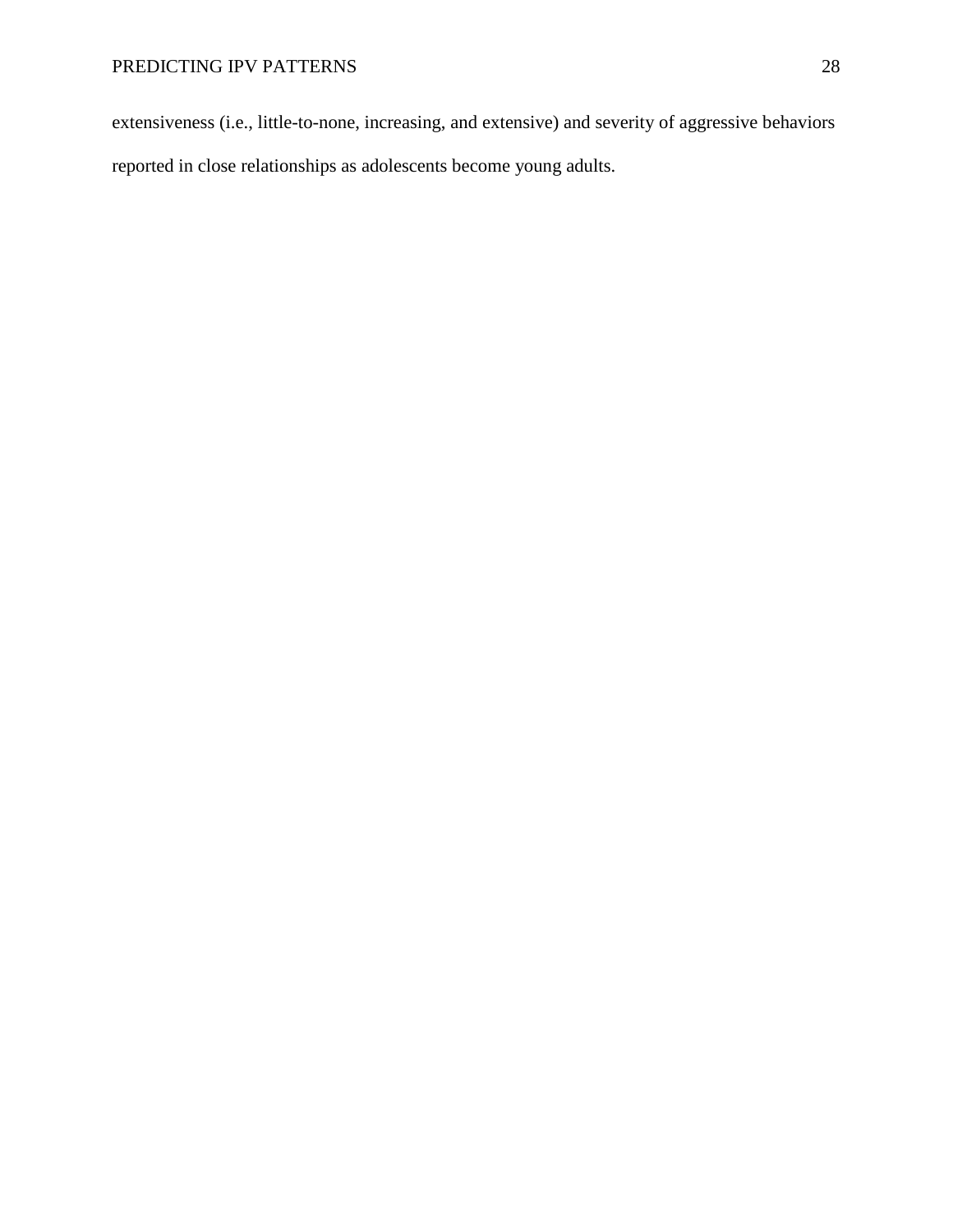#### References

- Aldarondo, E., & Sugarman, D. B. (1996). Risk marker analysis of the cessation and persistence of wife assault. *Journal of Consulting and Clinical Psychology, 64*(5), 1010-1019. DOI: 10.1037/0022-006X.64.5.1010
- Archer, J. (2000). Sex differences in aggression between heterosexual partners: A meta-analytic review. *Psychological Bulletin, 126*, 651-680. DOI: 10.1037/0033-2909.126.5.651
- Archer, J. (2002). Sex differences in physically aggressive acts between heterosexual partners: A meta-analytic review. *Aggression and Violent Behavior, 7*, 313-351. DOI: [10.1016/S1359-1789\(01\)00061-1](https://doi.org/10.1016/S1359-1789(01)00061-1)
- Asparouhov, T., & Muthén, B. O. (2014). Auxiliary variables in mixture modeling: Three-step approaches using Mplus. *Structural Equation Modeling: A Multidisciplinary Journal, 21*(3), 329-341. DOI: [10.1080/10705511.2014.915181](https://doi.org/10.1080/10705511.2014.915181)
- Bandura, A. (1978). Social learning theory of aggression. *Journal of Communication, 28(3)*, 12- 29. DOI: 10.1111/j.1460-2466.1978.tb01621.x
- Bandura, A. (2001). Social cognitive theory of mass communication. *Media Psychology, 3*, 265- 299. DOI: 10.1207/S1532785XMEP0303\_03
- Bartholomew, K. (1990). Avoidance of intimacy: An attachment perspective. *Journal of Social and Personal Relationships, 7*, 147-178. DOI: 10.1177/0265407590072001
- Bartholomew, K., & Horowitz, L. M. (1991). Attachment styles among young adults: A test of a four-category model. *Journal of Personality and Social Psychology, 61*(2), 226-244. DOI: 10.1037/0022-3514.61.2.226
- Bookwala, J., Frieze, I. H., Smith, C., & Ryan, K. (1992). Predictors of dating violence: A multivariate analysis. *Violence and Victims, 7*, 297-311.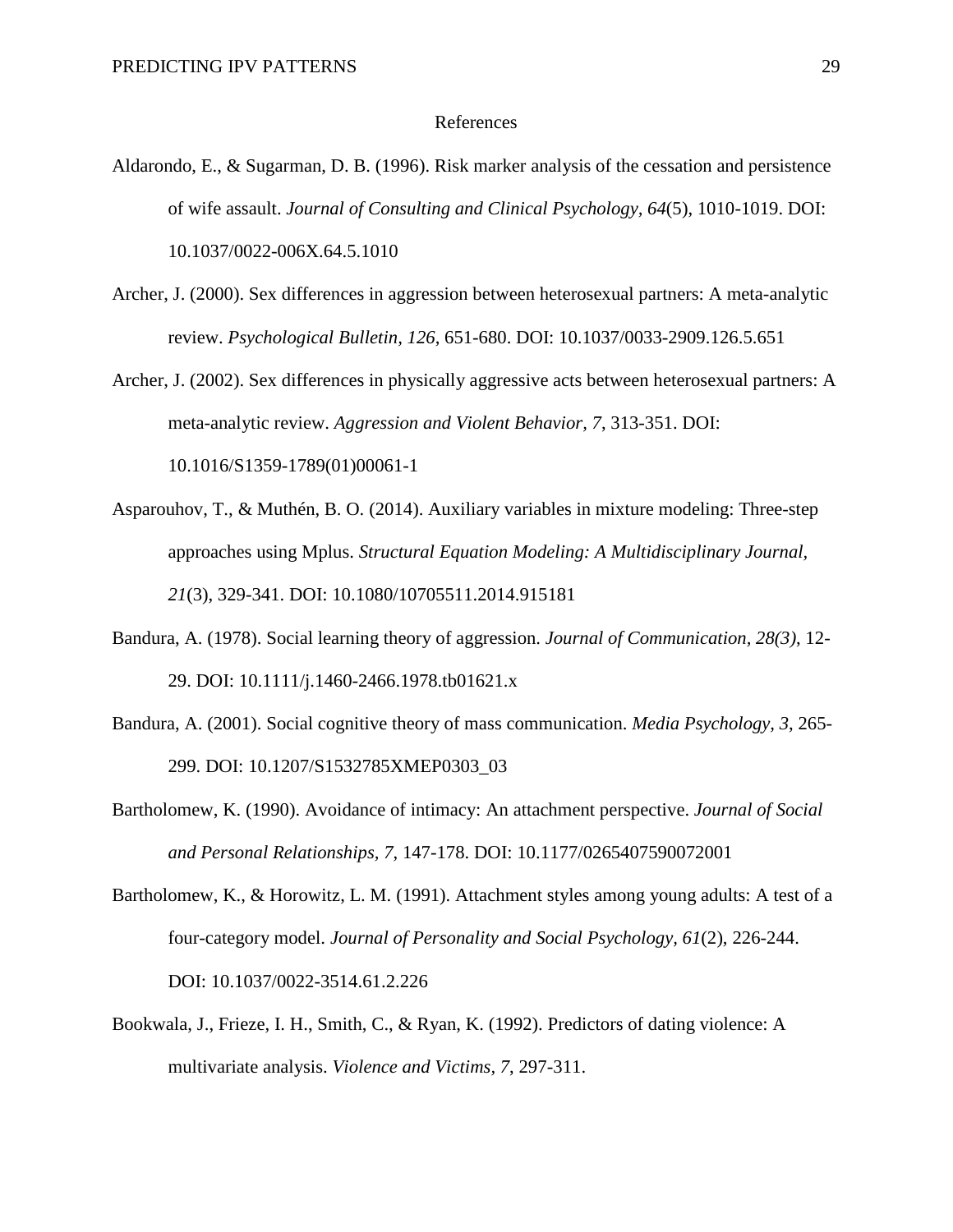- Brennan, K., Clark, C., & Shaver, P. (1998). Self-report measure of adult attachment: An integrative overview. In J. A. Simpson & W. S. Rholes (Eds.), Attachment theory and close relationships (pp. 46–76). New York, NY: Guilford.
- Caetano, R., Field, C. A., Ramisetty-Mikler, S., & McGrath, C. (2005). The 5-year course of intimate partner violence among White, Black, and Hispanic couples in United States. *Journal of Interpersonal Violence, 20*(9), 1039-1057. DOI: 10.1177/0886260505277783
- Cano, A., Avery-Leaf, S., Cascardi, M., & O'Leary, D. (1998). Dating violence in two high school samples: Discriminating variables. *The Journal of Primary Prevention, 18*(4), 431-446. DOI: 10.1023/A:1022653609263
- Capaldi, D. M., Shortt, J. W., & Crosby, L. (2003). Physical and psychological aggression in atrisk young couples: Stability and change in young adulthood. *Merrill-Palmer Quarterly, 49(1)*, 1-27. DOI: 10.1353/mpq.2003.0001
- Carver, K., Joyner, K., & Udry, R. J. (2003). National estimates of adolescent romantic relationships. In P. Florsheim (Ed.), *Adolescent romantic relations and sexual behavior: Theory, research, and practical implications* (pp. 23-56). Mahwah, NJ: Erlbaum.
- Choice, P., Lamke, L. K., & Pittman, J. F. (1995). Conflict resolution strategies and marital distress as mediating factors in the link between witnessing interparental violence and wife battering. *Violence and Victims, 10*(2), 107-119.
- Clements, K., & Holtzworth-Munroe, A. (2008). Aggressive cognitions of violent versus nonviolent spouses. *Cognitive Therapy Research, 32*, 351-369. DOI: 10.1007/s10608-007-9139-9

Connolly, J., Friedlander, L., Pepler, D., Craig, W., & Laporte, L. (2010). The ecology of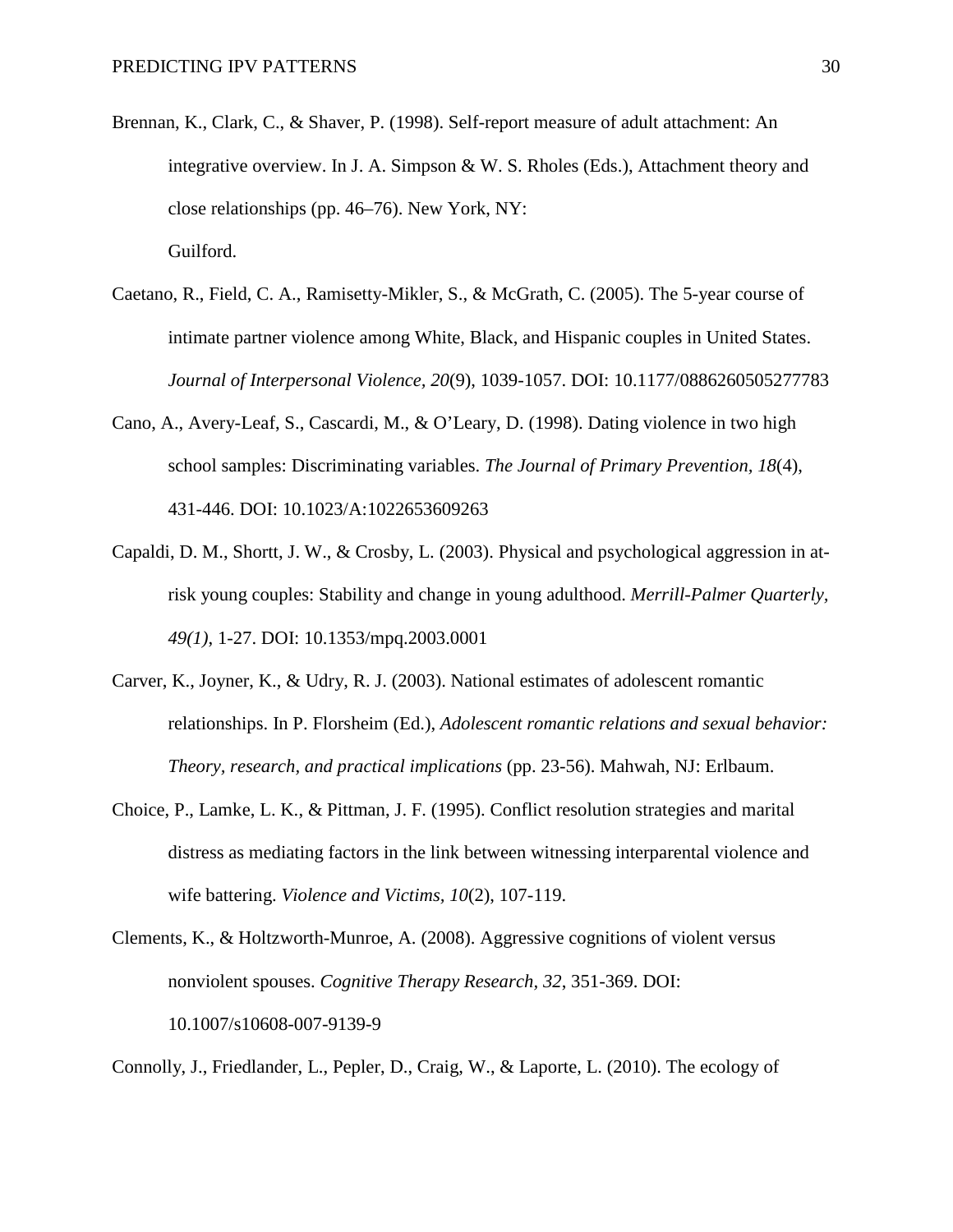adolescent dating aggression: Socio-demographic risk factors. *Journal of Aggression, Maltreatment & Trauma, 19*, 469-491. DOI: 10.1080/10926771.2010.495028

- Crick, N. R., & Dodge, K. A. (1994). A review and reformulation of social informationprocessing mechanisms in children's social adjustment. *Psychological Bulletin, 115*(1), 74-110. DOI: 10.1037/0033-2909.115.1.74
- Dodge, K. A. (1986). A social information processing model of social competence in children. In M. Perlmutter (Ed.), *The Minnesota Symposium on Child Psychology* (Vol. 18, pp. 77- 125). Hillsdale, NJ: Erlbaum.
- Dutton, D. G., Saunders, K., Starzomski, A., & Bartholomew, K. (1994). Intimacy-anger and insecure attachment as precursors of abuse in intimate relationships. *Journal of Applied Social Psychology, 24*(15), 1367-1386. DOI: 10.1111/j.1559-1816.1994.tb01554.x
- Fite, J. E., Bates, J. E., Holtzworth-Munroe, A., Dodge, K. A., Nay, S. Y., & Pettit, G. S. (2008). Social information processing mediates the intergenerational transmission of aggressiveness in romantic relationships. *Journal of Family Psychology, 22(3)*, 367-376. DOI: 10.1037/0893-3200.22.3.367
- Follingstad, D. R., & Rogers, M. J. (2013). Validity concerns in the measurement of women's and men's report of intimate partner violence. *Sex Roles*, *69*, 149-167. doi:10.1007/s11199-013-0264-5
- Foo, L., & Margolin, G. (1995). A multivariate investigation of dating aggression. *Journal of Family Violence, 10*, 351-377.
- Foshee, V. A., Benefield, T., Suchindran, C., Ennett, S. T., Bauman, K. E., Karriker-Jaffe, K. J., Reyes, H. M., & Mathias, J. (2009). The development of four types of adolescent dating abuse and selected demographic correlates. *Journal of Research on Adolescence, 19(3)*,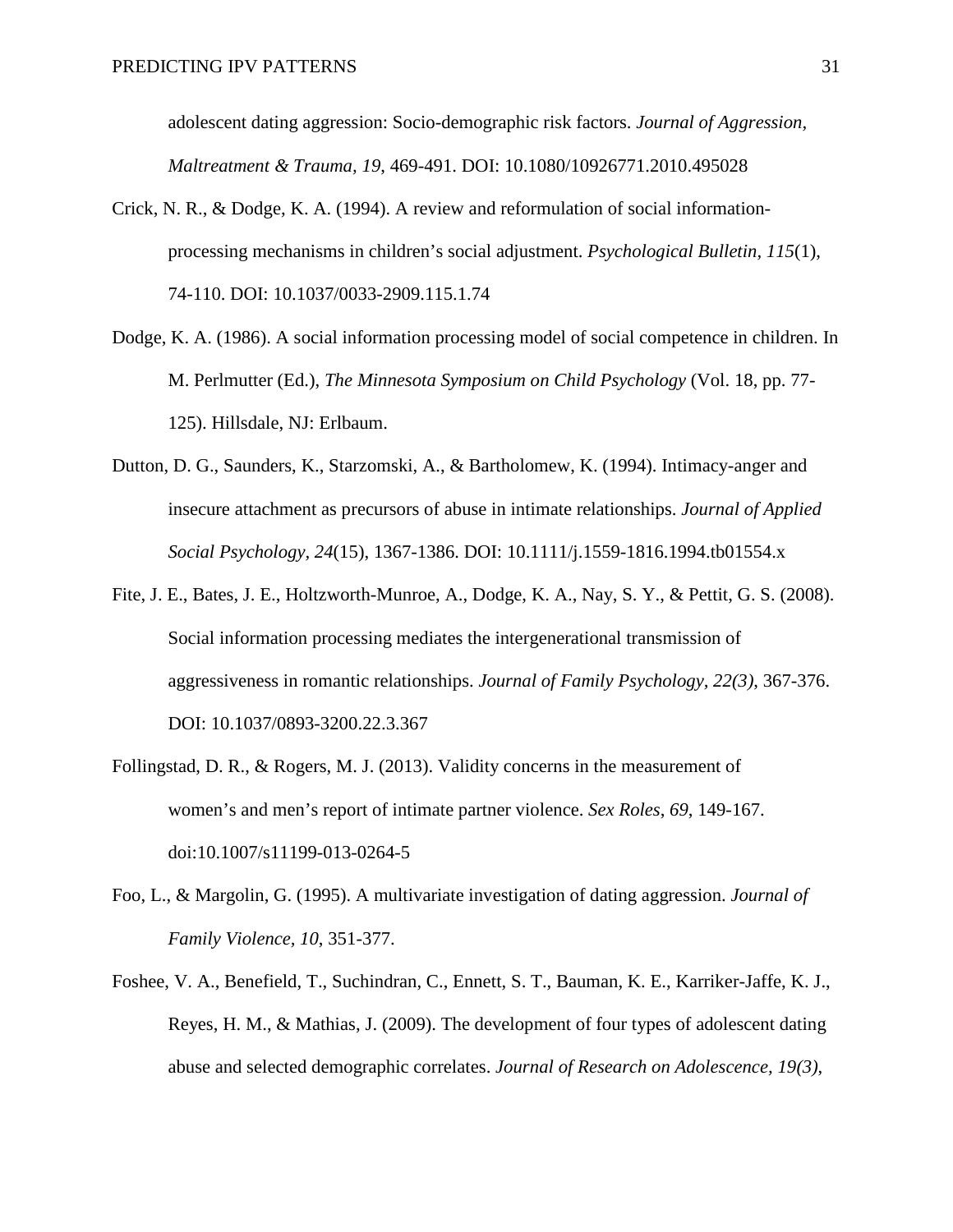380-400. DOI: 10.1111/j.1532-7795.2009.00593.x

- Fritz, P. A. T., & O'Leary, K. D. (2004). Physical and psychological partner aggression across a decade: A growth curve analysis. *Violence and Victims, 19*(1), 3-16. DOI: 10.1891/vivi/19.1.3.33236
- Fritz, P. A. T., & Slep, A. M. S. (2009). Stability of physical and psychological adolescent dating aggression across time and partners. *Journal of Clinical Child and Adolescent Psychology, 38*, 303-314. DOI: 10.1080/15374410902851671

Giles-Sims, J. (1983). *Wife-battering: A systems theory approach*. New York: Guilford.

- Griffin, D. W., & Bartholomew, K. (1994). The metaphysics of measurement: The case of adult attachment. In K. Bartholomew & D. Perlman (Eds.), *Attachment processes in adulthood. Advances in personal relationships, Vol. 5* (pp. 17-52). London, England: Jessica Kingsley Publishers.
- Grych, J. H., & Kinsfogel, K. M. (2010). Exploring the role of attachment style in the relation between family aggression and abuse in adolescent dating relationships. *Journal of Aggression, Maltreatment & Trauma, 19*(6), 624-640.

DOI:10.1080/10926771.2010.502068b

- Hamby, S. L., & Sugarman, D. B. (1999). Acts of psychological aggression against a partner and their relation to physical assault and gender. *Journal of Marriage and Family, 61*, 959- 970. DOI: 10.2307/354016
- Hare, A. L., Miga, E. M., & Allen, J. P. (2009). Intergenerational transmission of aggression in romantic relationships: The moderating role of attachment security. *Journal of Family Psychology, 23*, 808-818. DOI: 10.1037/a0016740

Henderson, A. J. Z., Bartholomew, K., Trinke, S. J., & Kwong, M. J. (2005). When loving means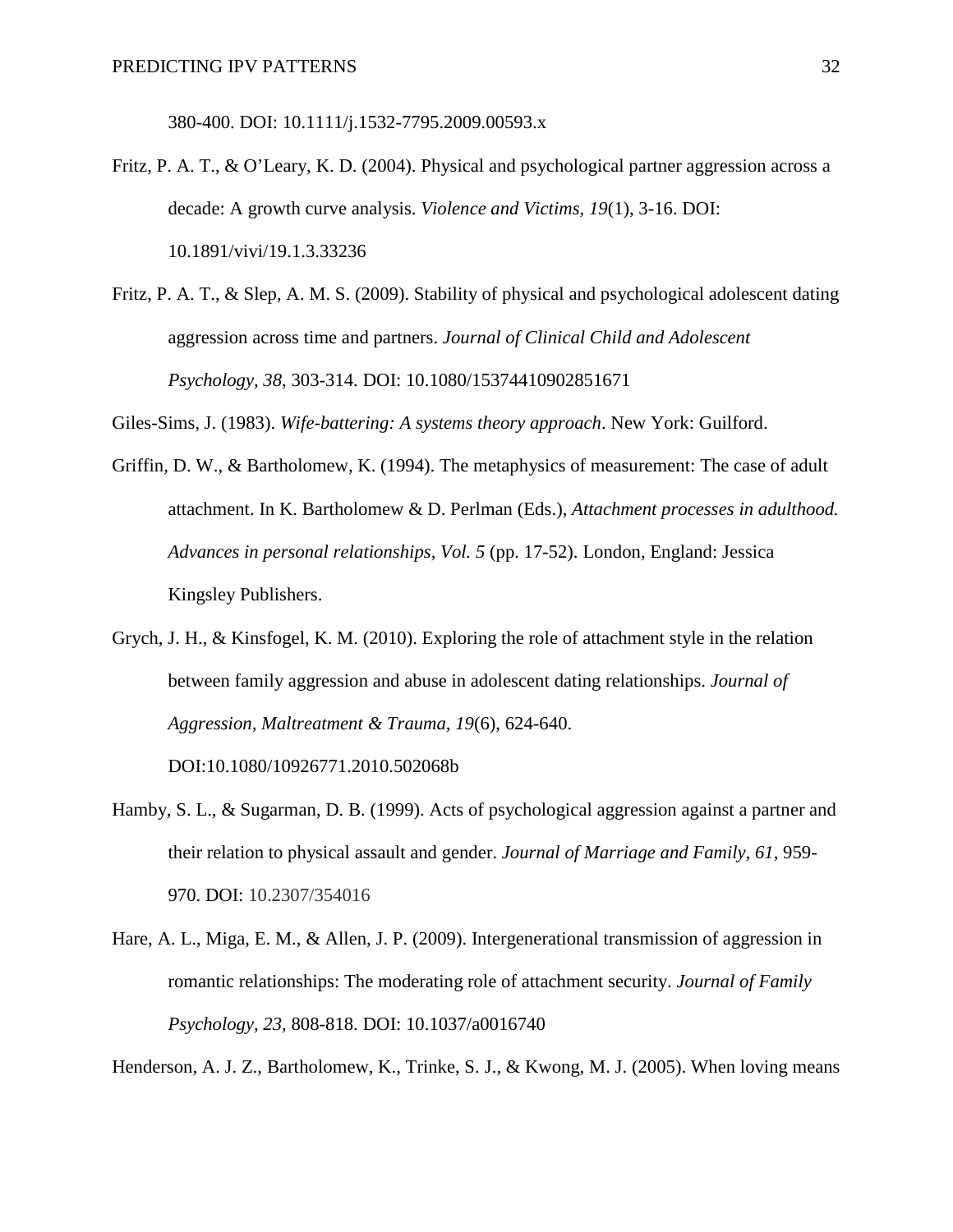hurting: An exploration of attachment and intimate abuse in a community sample. *Journal of Family Violence, 20*(4), 219-230. DOI: 10.1007/s10896-005-5985-y

Hollingshead, A. B. (1975). *Four-factor index of social status*. Unpublished manuscript, Yale.

- Holtzworth-Munroe, A., & Hutchinson, G. (1993). Attributing negative intent to wife behavior: The attributions of maritally violent versus nonviolent men. *Journal of Abnormal Psychology, 102*(2), 206-211.
- Holtzworth-Munroe, A., Rehman, U., & Herron, K. (2000). General and spouse-specific anger and hostility in subtypes of maritally violent men and nonviolent men. *Behavior Therapy, 31*, 603-630. DOI: 10.1016/S0005-7894(00)80034-9
- Holtzworth-Munroe, A., & Smutzler, N. (1996). Comparing the emotional reactions and behavioral intentions of violent and nonviolent husbands to aggressive, distressed, and other wife behaviors. *Violence and Victims, 11*, 319-339.
- Johnson, M. P. (1995). Patriarchal terrorism and common couple violence: Two forms of violence against women. *Journal of Marriage and Family, 57*(2), 283-294. DOI: 10.2307/353683
- Johnson, M. P. (2006). Conflict and control: Gender symmetry and asymmetry in domestic violence. *Violence Against Women, 12*, 1003-1018. DOI: 10.1177/1077801206293328
- Kim, H., Laurent, H. K., Capaldi, D. M., & Feingold, A. (2008). Men's aggression toward women: A 10-year panel study. *Journal of Marriage and Family, 70*, 1169-1187. DOI: 10.1111/j.1741-3737.2008.00558.x
- Lansford, J. E., Malone, P., Dodge, K. A., Crozier, J. C., Pettit, G. S., & Bates, J. E. (2006). A 12-year prospective study of patterns of social information processing problems and externalizing behaviors. *Journal of Abnormal Child Psychology, 34*, 715-724. DOI: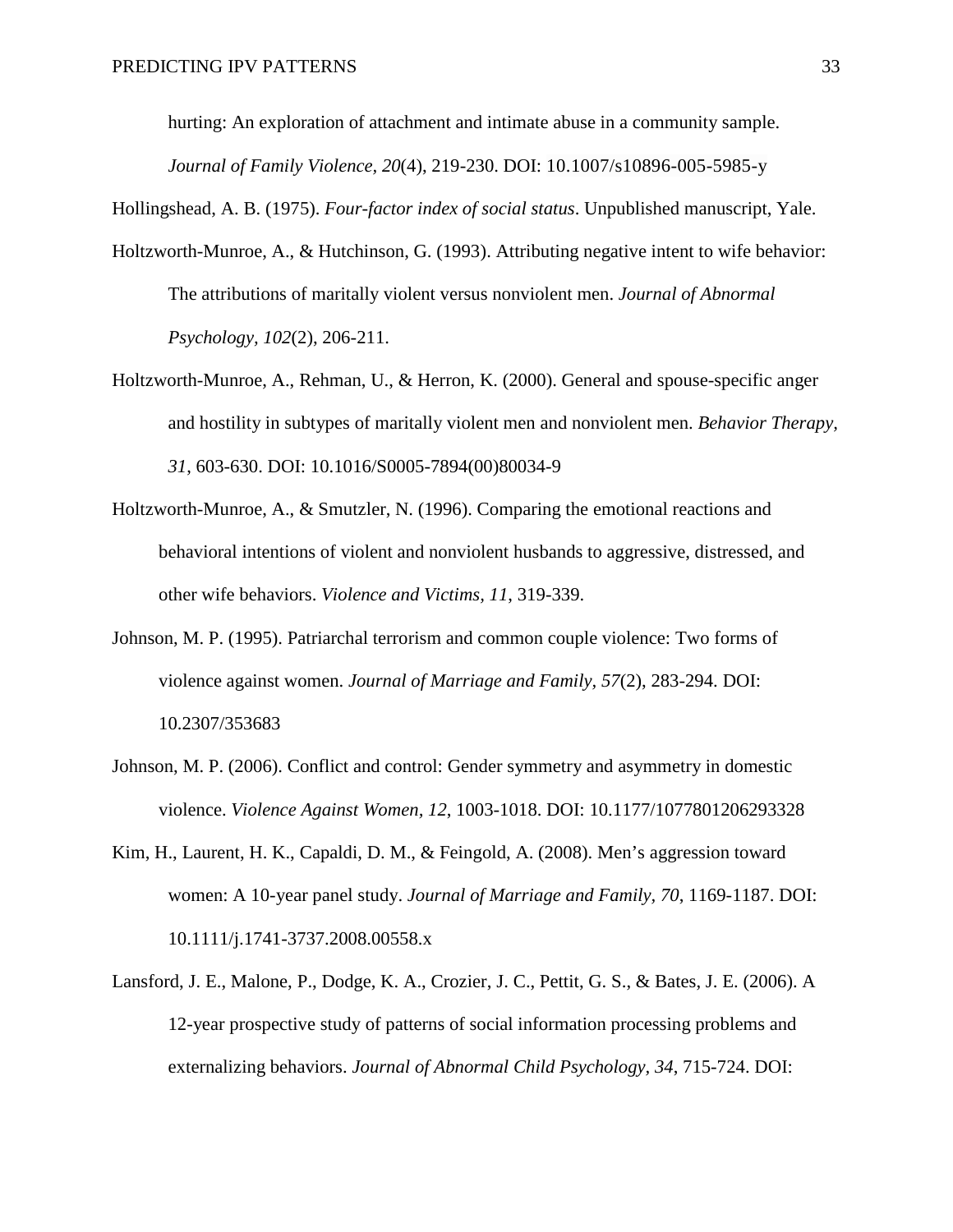10.1007/s10802-006-9057-4

- Lansford, J. E., Malone, P. S., Dodge, K. A., Pettit, G. S., & Bates, J. E. (2010). Developmental cascades of peer rejection, social information processing biases, and aggression during middle childhood. *Development and Psychopathology, 22*, 593-602. DOI: 10.1017/S0954579410000301
- Lichter, E. L., & McCloskey, L. A. (2004). The effects of childhood exposure to marital violence on adolescent gender-role beliefs and dating violence. *Psychology of Women Quarterly, 28*, 344-357. DOI: 10.1111/j.1471-6402.2004.00151.x
- Miga, E. M., Hare, A., Allen, J. P., & Manning, N. (2010). The relation of insecure attachment states of mind and romantic attachment styles to adolescent aggression in romantic relationships. *Attachment & Human Development, 12*, 463-481. DOI: 10.1080/14616734.2010.501971
- Muthén, L. K., & Muthén, B. O. (1998-2012). Mplus: Statistical analysis with latent variables. User's Guide. Los Angeles: Muthén & Muthén.
- Nocentini, A., Menesini, E., & Pastorelli, C. (2010). Physical dating aggression growth during adolescence. *Journal of Abnormal Child Psychology*, *38*, 353-365. DOI:10.1007/s10802-009-9371-8
- O'Keefe, M. (1998). Factors mediating the link between witnessing interparental violence and dating violence. *Journal of Family Violence, 13*(1), 39-57. DOI: 10.1023/A:1022860700118
- O'Leary, K. D., & Slep, A. M. (2003). A dyadic longitudinal model of adolescent dating aggression. *Journal of Clinical Child and Adolescent Psychology, 32*(3), 314-327. DOI: 10.1207/S15374424JCC3203\_01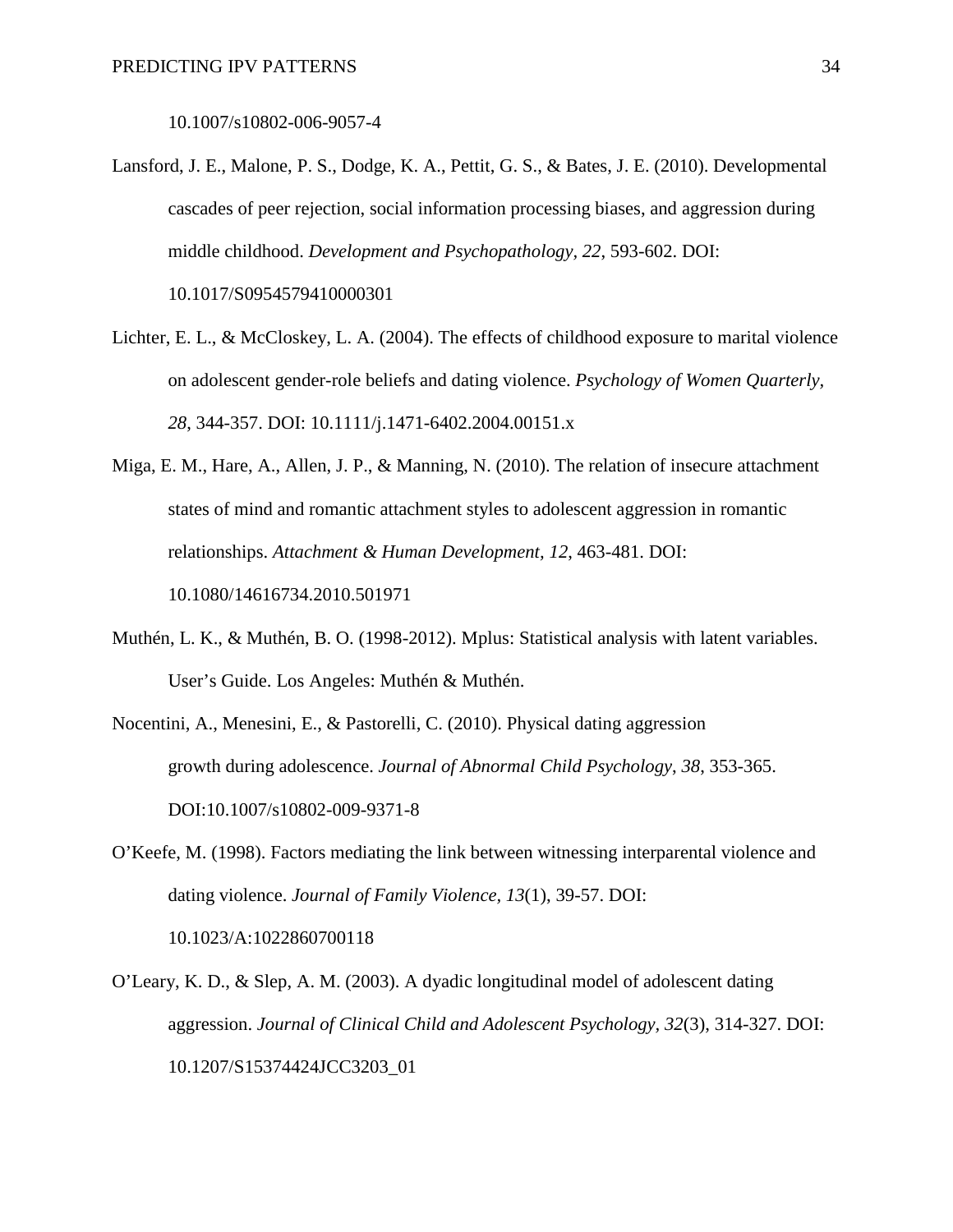- Orpinas, P., Hsieh, H.-L., Song, X., Holland, K., & Nahapetyan, L. (2013). Trajectories of physical dating violence from middle to high school: Association with relationship quality and acceptability of aggression. *Journal of Youth & Adolescence, 42*(4), 551-565. DOI:10.1007/s10964-012-9881-5
- Orpinas, P., Nahapetyan, L., Song, X., McNicholas, C., & Reeves, P. (2012). Psychological dating violence perpetration and victimization: Trajectories from middle to high school. *Aggressive Behavior, 38*, 510-520. DOI: 10.1002/ab.21441
- Pettit. G. S., Lansford, J. E., Malone, P. S., Dodge, K. A., & Bates, J. E. (2010). Domain specificity in relationship history, social-information processing, and violent behavior in early adulthood. *Journal of Personality and Social Psychology, 98*, 190-200. DOI: 10.1037/a0017991
- Roberts, N., & Noelle, P. (1998). The associations between adult attachment and couple violence: The role of communication patterns and relationship satisfaction. In J. Simpson & W. Rholes (Eds.), Attachment theory and close relationships (pp. 317–350). New York, NY: Guilford Press.
- Sandberg, D. A., Suess, E. A., & Heaton, J. L. (2010). Attachment anxiety as a mediator of the relationship between interpersonal trauma and posttraumatic symptomatology among college women. *Journal of Interpersonal Violence, 25*(1), 33-49. DOI: 10.1177/0886260508329126
- Saint-Eloi Cadely, H., Kerpelman, J. L., & Pittman, J. F. (2018). Connections among identity, attachment, and psychological dating aggression during adolescence. *Identity: An International Journal of Theory and Research, 18*(1), 44-59. DOI: 10.1080/15283488.2017.1410158.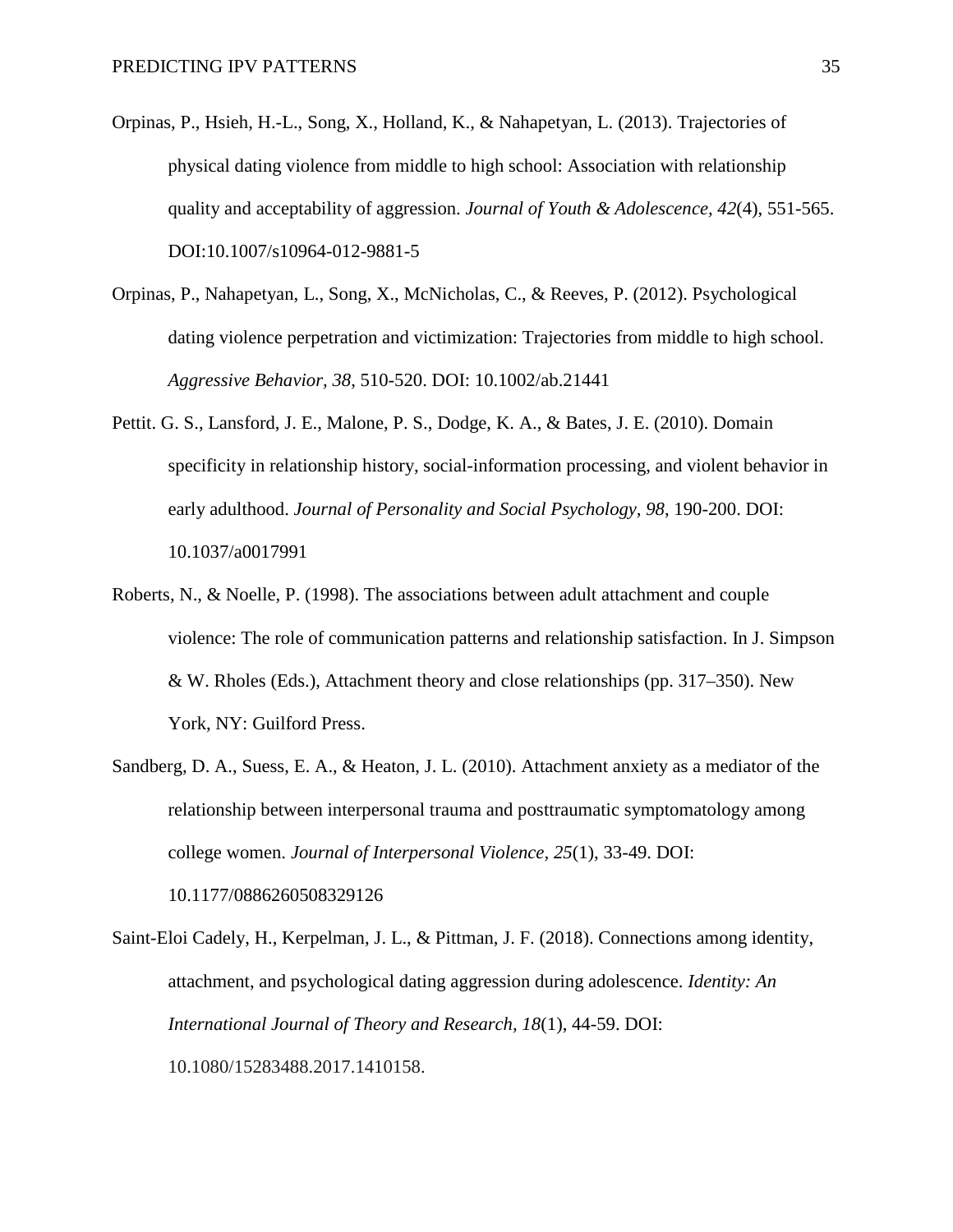- Saint-Eloi Cadely, H., Pittman, J. F., Pettit, G. S., Lansford, J. E., Bates, J. E., Dodge, K. A., & Holtzworth-Munroe, A. (2017). Classes of intimate partner violence from late adolescence to young adulthood. *Journal of Interpersonal Violence*, 1-25. DOI: 10.1177/088620517715601
- Straus, M. A. (1979). Measuring intrafamily conflict and violence: The conflict tactics (CT) scales. *Journal of Marriage and Family, 41*(1), 75-88.
- Straus, M. A. (2009). Why the overwhelming evidence on partner physical violence by women has not been perceived and is often denied. *Journal of Aggression, Maltreatment, & Trauma*, *18*, 552-571. DOI: 10.1080/10926770903103081
- Straus, M. A., Hamby, S. L., Boney-McCoy, S., & Sugarman, D. B. (1996). The revised conflict tactics scales (CTS2): Development and preliminary psychometric data. *Journal of Family Issues, 17*(3), 283-316. DOI: 10.1177/019251396017003001
- Swartout, K. M., Cook, S. L., & White, J. W. (2012). Trajectories of intimate partner violence victimization. *Western Journal of Emergency Medicine, 13*(3), 272-277.
- Swartout, A. G., Swartout, K. M., & White, J. (2011). What your data didn't tell you the first time around: Advanced analytic approaches to longitudinal analyses. *Violence Against Women*, *17*, 309-321. DOI: 10.1177/1077801211398230
- Whitchurch, G. G., & Constantine, L. L. (1993). Systems theory. In P. G. Boss, W. J. Doherty, R. LaRossa, W. R. Schumm, & S. K. Steinmetz (Eds.), *Sourcebook of family theories and methods: A contextual approach* (pp. 325-353). New York, NY: Plenum Press.
- Williams, T. S., Connolly, J., Pepler, D., Craig, W., & Laporte, L. (2008). Risk models of dating aggression across different adolescent relationships: A developmental psychopathology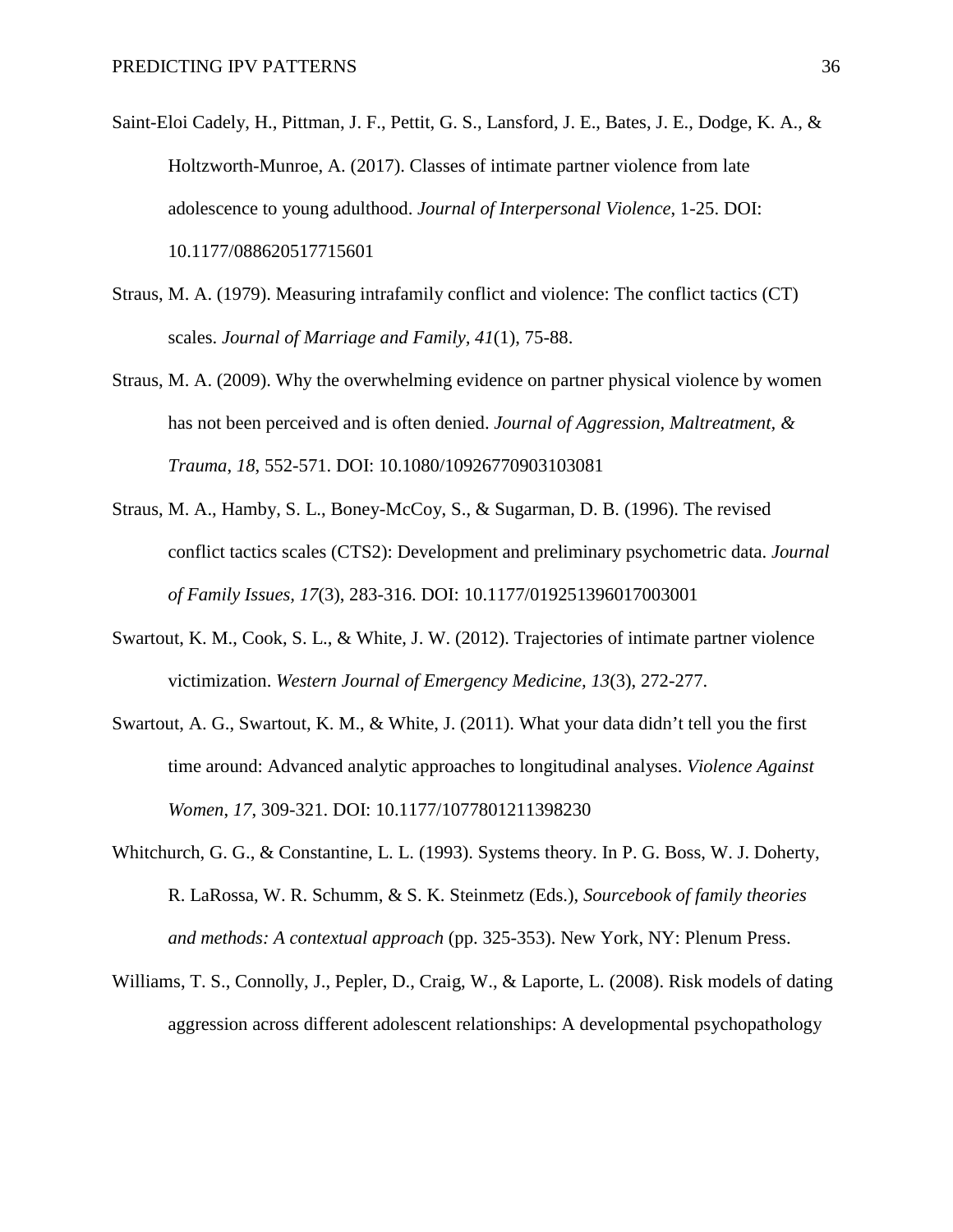approach. *Journal of Consulting and Clinical Psychology, 76*, 622-632. DOI:

[10.1037/0022-006X.76.4.622](http://psycnet.apa.org/doi/10.1037/0022-006X.76.4.622)

- Wolfe, D. A., Wekerle, C., Scott, K., Straatman, A., Grasley, C., & Reitzel-Jaffe, D. (2003). Dating violence prevention with at-risk youth: A controlled outcome evaluation. *Journal of Consulting and Clinical Psychology*, *71*, 279-291. DOI:10.1037/0022-006X.71.2.279
- World Health Organization. (2012). *Understanding and addressing violence against women*. Retrieved from [http://apps.who.int/iris/bitstream/handle/10665/77432/WHO\\_RHR\\_12.36\\_eng.pdf;jsessio](http://apps.who.int/iris/bitstream/handle/10665/77432/WHO_RHR_12.36_eng.pdf;jsessionid=FC8D6BF8C3ACE6052BBDA19EE0692A7F?sequence) [nid=FC8D6BF8C3ACE6052BBDA19EE0692A7F?sequence=](http://apps.who.int/iris/bitstream/handle/10665/77432/WHO_RHR_12.36_eng.pdf;jsessionid=FC8D6BF8C3ACE6052BBDA19EE0692A7F?sequence)1
- Yarkovsky, N., & Fritz, P. A. T. (2014). Attachment style, early sexual intercourse, and dating aggression victimization. *Journal of Interpersonal Violence*, *29*(2), 279-298. DOI: 10.1177/0886260513505143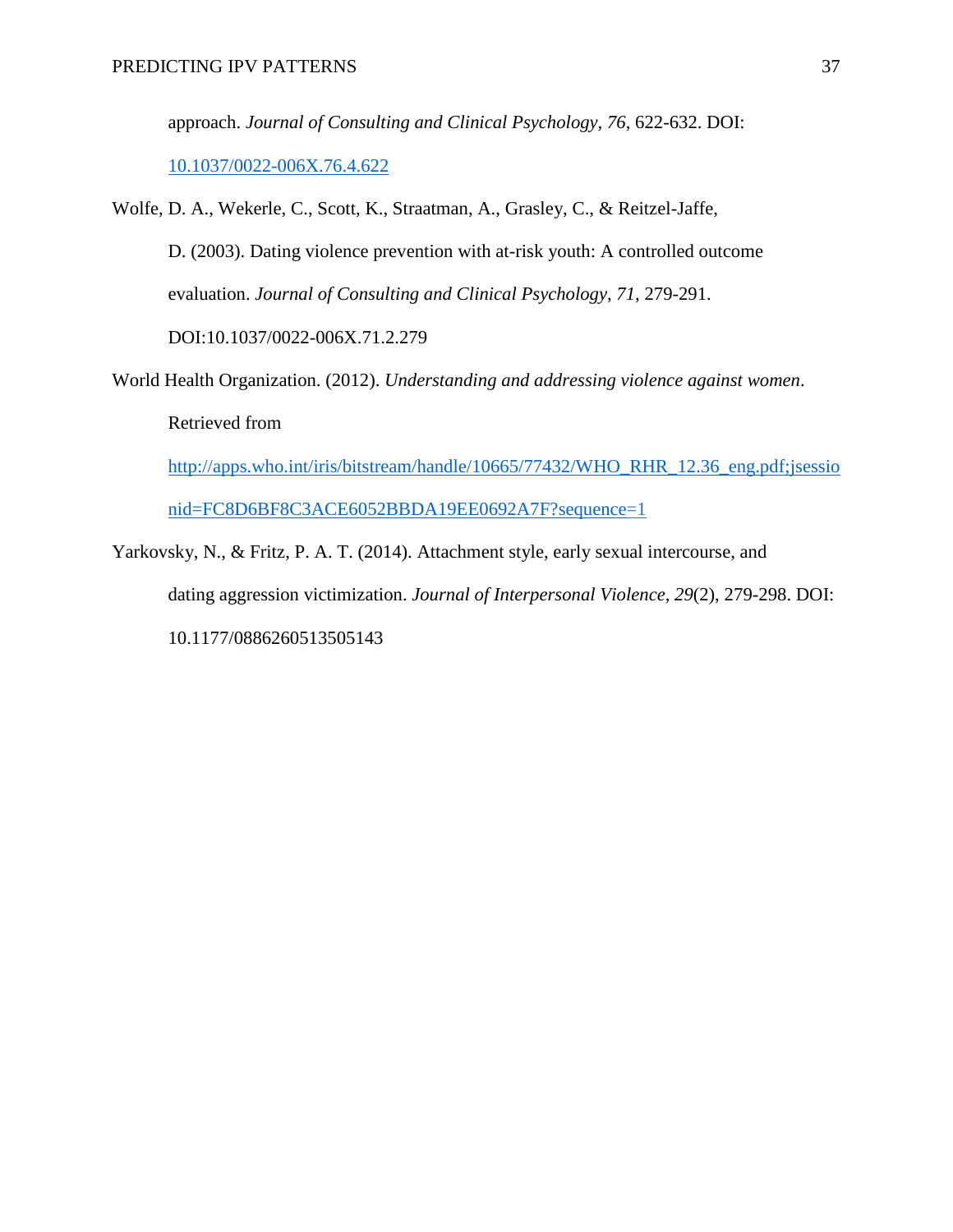| Variable                                                                    | $\mathbf{1}$             | $\overline{2}$ | $\overline{3}$ | $\overline{4}$           | $\overline{5}$       | 6              | $\overline{7}$           | $\overline{8}$ |
|-----------------------------------------------------------------------------|--------------------------|----------------|----------------|--------------------------|----------------------|----------------|--------------------------|----------------|
| 1. Interparental<br>aggression                                              | $\overline{\phantom{a}}$ |                |                |                          |                      |                |                          |                |
| 2. SIP<br>biases                                                            | $-.03$                   |                |                |                          |                      |                |                          |                |
| 3. Fearful<br>insecurity                                                    | .03                      | $.14*$         |                |                          |                      |                |                          |                |
| 4. Preoccupied<br>insecurity                                                | $.07\,$                  | .09            | $.52***$       | $\overline{\phantom{a}}$ |                      |                |                          |                |
| 5. Ratio of<br>change in<br>romantic<br>partner/Number<br>of waves reported | $-.04$                   | $-.05$         | $.08\,$        | $.01\,$                  |                      |                |                          |                |
| 6. Gender                                                                   | $-.03$                   | $-.22***$      | $.08\,$        | .03                      | $-.10*$              | $\overline{a}$ |                          |                |
| 7. Race                                                                     | .00.                     | $.10\,$        | $-.03$         | $.07\,$                  | $-.05$               | .03            | $\overline{\phantom{a}}$ |                |
| 8. SES                                                                      | $-.13*$                  | $-.14***$      | .06            | $-.04$                   | $.18^{\ast\ast\ast}$ | $-.06$         | $-.39***$                | $\overline{a}$ |
| M                                                                           | .69                      | .63            | 2.23           | 2.07                     | .27                  | .52            | $.18\,$                  | 3.35           |
| SD                                                                          | .64                      | .93            | .94            | .96                      | .30                  | .50            | .38                      | 1.18           |

Table 1. *Correlations and descriptive statistics of predictors of intimate partner violence* (*N* = 484).

*Note*. Gender (O = *Male*, 1 = *Female*). Race (0 = *European-Americans*, 1 = *African-Americans & Other*). \* *p* < .05, \*\*\**p* < .001.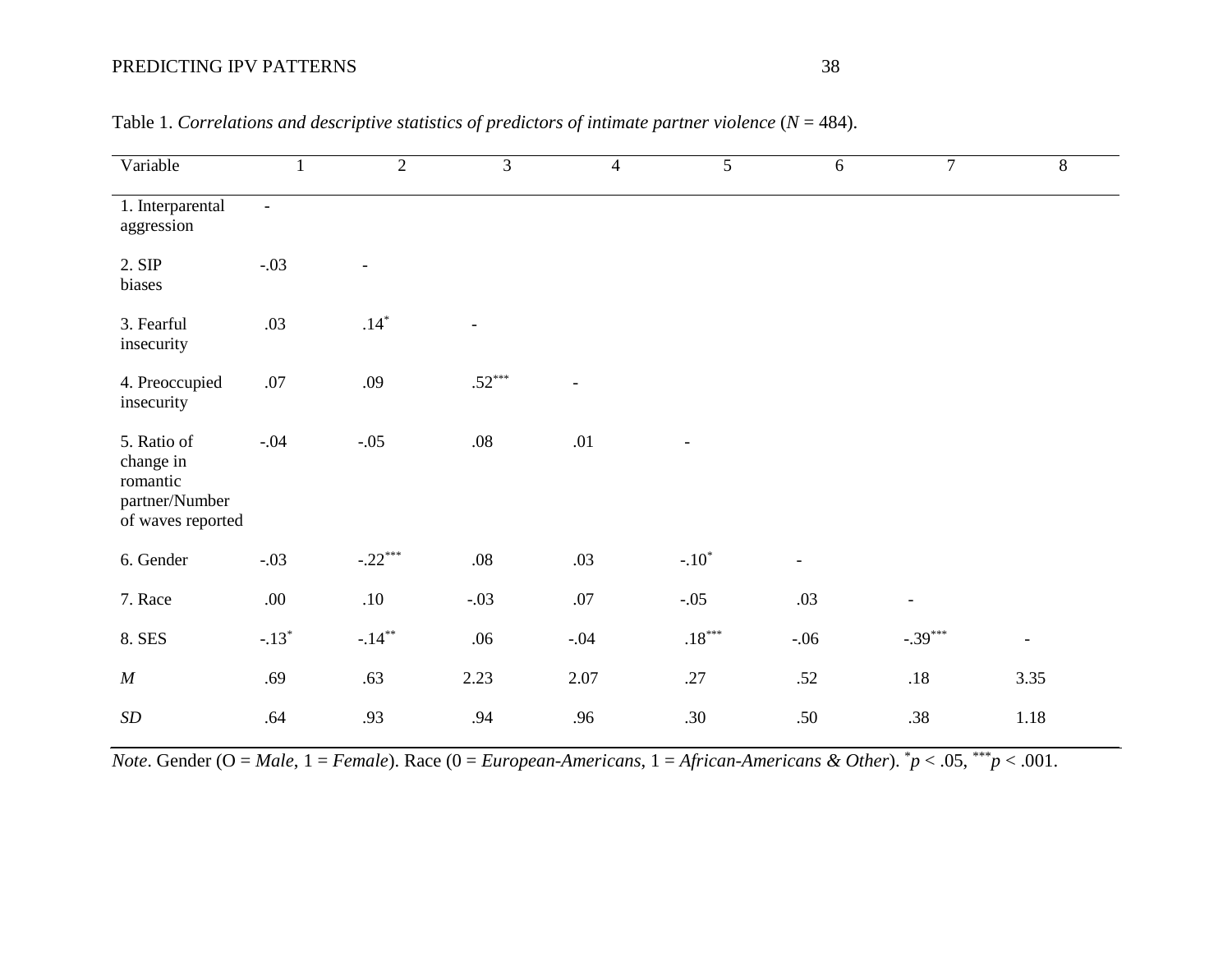|                                                      | Minor/Increasing class ( $n = 255$ ) |       |          | Extensive/Increasing class $(n = 119)$ |          |       |           |               |
|------------------------------------------------------|--------------------------------------|-------|----------|----------------------------------------|----------|-------|-----------|---------------|
|                                                      | B                                    | (S.E) | $\beta$  | Odds<br>Ratio                          | $\bf{B}$ | (S.E) | $\beta$   | Odds<br>Ratio |
| Reference Group:                                     |                                      |       |          |                                        |          |       |           |               |
| Little-to-None class $(n = 110)$                     |                                      |       |          |                                        |          |       |           |               |
| <b>Interparental Aggression</b>                      | $-.09$                               | (.22) | $-.10$   | .92                                    | $-.10$   | (.27) | $-.06$    | .90           |
| SIP biases                                           | .14                                  | (.15) | .24      | 1.15                                   | .49      | (.17) | $.43***$  | 1.62          |
| Fearful insecurity                                   | .06                                  | (.16) | .11      | 1.06                                   | .26      | (.19) | .23       | 1.29          |
| Preoccupied insecurity                               | .35                                  | (.16) | $.65***$ | 1.42                                   | .43      | (.19) | $.39*$    | 1.53          |
| Discontinuity in relationship partner                | $-.27$                               | (.38) | $-.15$   | .77                                    | $-1.33$  | (.51) | $-.38***$ | .27           |
| Sex                                                  | .60                                  | (.25) | $.58***$ | 1.83                                   | .76      | (.30) | $.37***$  | 2.14          |
| Race                                                 | .18                                  | (.35) | .13      | 1.20                                   | $-.04$   | (.42) | $-.02$    | .96           |
| <b>SES</b>                                           | $-.01$                               | (.12) | $-.03$   | .99                                    | $-.28$   | (.14) | $-.31*$   | .76           |
| Reference Group:                                     |                                      |       |          |                                        |          |       |           |               |
| <u>Minor/Increasing class (<math>n = 255</math>)</u> |                                      |       |          |                                        |          |       |           |               |
| <b>Interparental Aggression</b>                      |                                      |       |          |                                        | $-.02$   | (.24) | $-.02$    | .98           |
| SIP biases                                           |                                      |       |          |                                        | .35      | (.15) | $.50*$    | 1.42          |
| Fearful insecurity                                   |                                      |       |          |                                        | .19      | (.16) | .28       | 1.21          |
| Preoccupied insecurity                               |                                      |       |          |                                        | .07      | (.15) | .11       | 1.08          |
| Discontinuity in relationship partner                |                                      |       |          |                                        | $-1.06$  | (.43) | $-.49***$ | .35           |
| Sex                                                  |                                      |       |          |                                        | .16      | (.25) | .12       | 1.17          |
| Race                                                 |                                      |       |          |                                        | $-.22$   | (.33) | $-.13$    | .80           |
| <b>SES</b>                                           |                                      |       |          |                                        | $-0.26$  | (.11) | $-.48***$ | .77           |

Table 2. *Multinomial logistic regression models comparing classes for psychological aggression* (*N* = 484).

*Note*. The empty block at the bottom of the first column would consist of redundant findings, therefore this column was left blank. Analyses controlled for gender, race, and SES.  $\tilde{p}$  < .10,  $\tilde{p}$  < .05,  $\tilde{p}$  < .01.